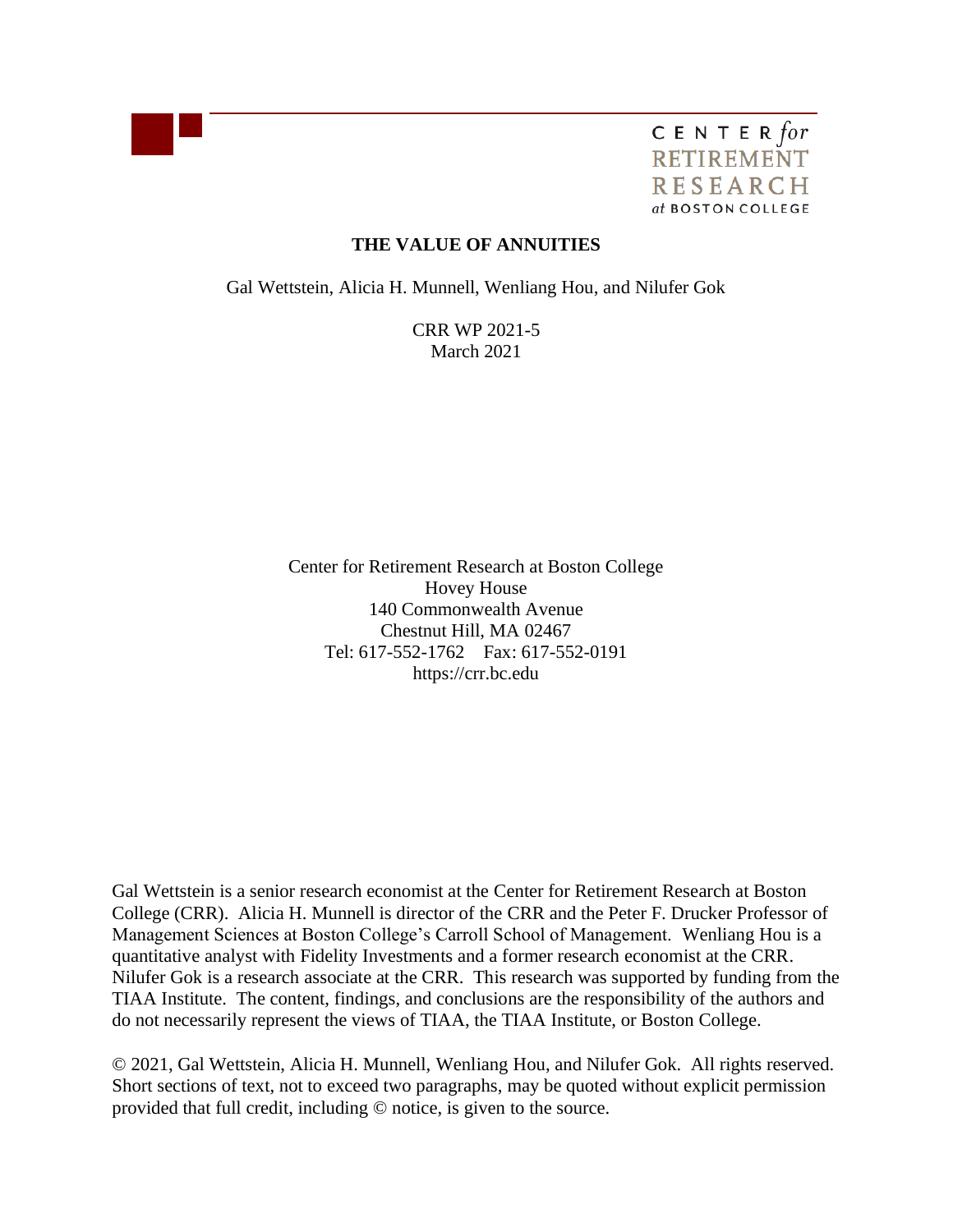#### **About the Center for Retirement Research**

The Center for Retirement Research at Boston College, part of a consortium that includes parallel centers at the National Bureau of Economic Research, the University of Michigan, and the University of Wisconsin-Madison, was established in 1998 through a grant from the U.S. Social Security Administration. The Center's mission is to produce first-class research and forge a strong link between the academic community and decision-makers in the public and private sectors around an issue of critical importance to the nation's future. To achieve this mission, the Center conducts a wide variety of research projects, transmits new findings to a broad audience, trains new scholars, and broadens access to valuable data sources.

> Center for Retirement Research at Boston College Hovey House 140 Commonwealth Ave Chestnut Hill, MA 02467 Tel: 617-552-1762 Fax: 617-552-0191 [https://crr.bc.edu](https://crr.bc.edu/)

*Affiliated Institutions*: The Brookings Institution Mathematica – Center for Studying Disability Policy Syracuse University Urban Institute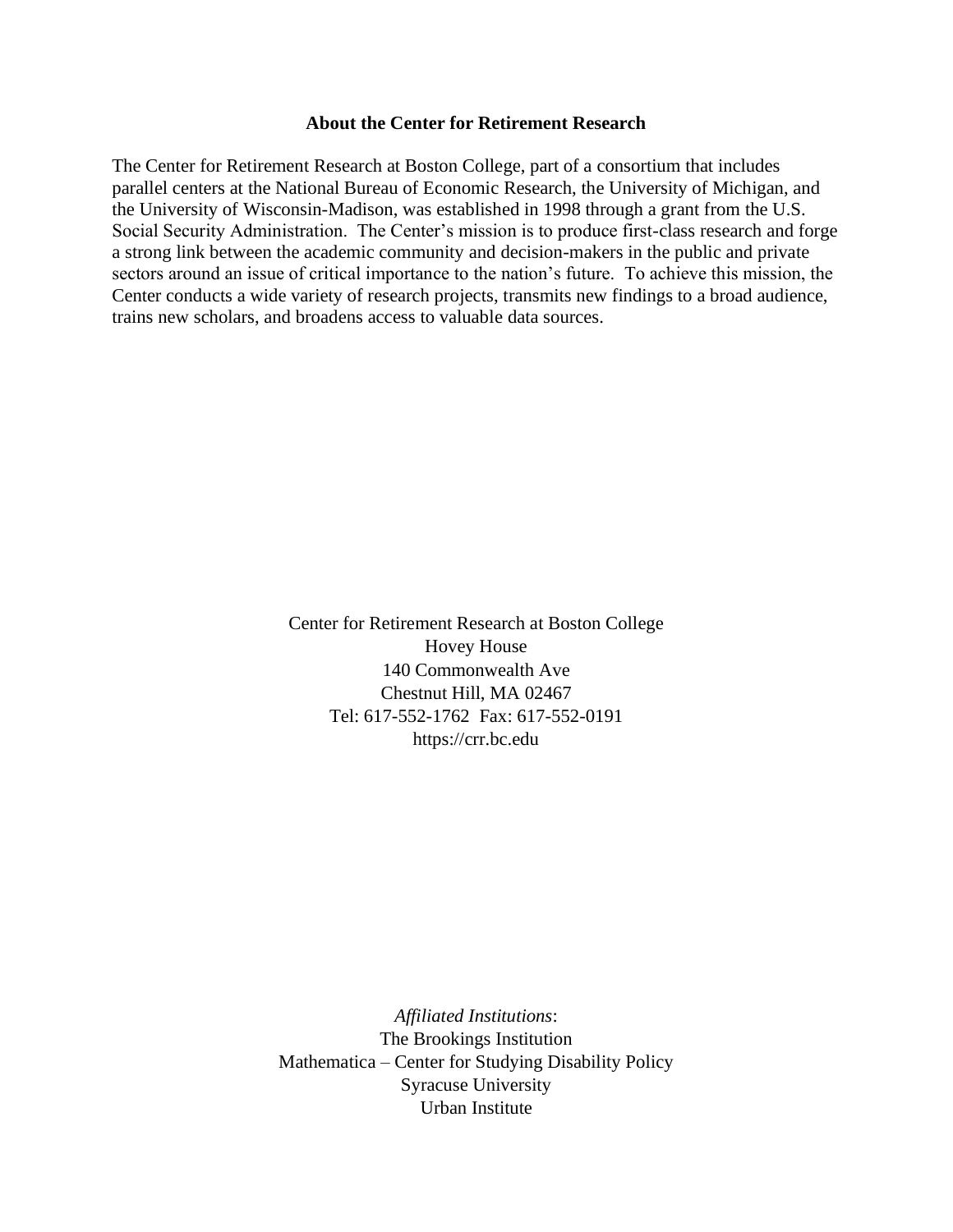#### **Abstract**

Annuities could benefit retirees, but these products can also be costly. Yet, despite significant changes in factors that can affect annuity pricing and value, the money's worth of individual annuities in the United States has not been addressed in the research literature in 25 years. This paper revisits this topic to: 1) identify underlying pricing trends as interest rates and mortality rates have declined; 2) evaluate new products, such as deferred and indexed annuities; and 3) explore the implications of the divergent trends in mortality by socioeconomic status (SES). The analysis involves not only calculating the present value of payments relative to premiums but also estimating the welfare gains from such longevity insurance. The results show that money's worth and wealth equivalence have remained stable over time despite dramatic changes in mortality and interest rates; that deferred annuities provide better longevity insurance than immediate annuities and, therefore, involve higher premiums; and that growing gaps in mortality across SES groups yield widening gaps in the value of immediate annuities across racial and educational groups.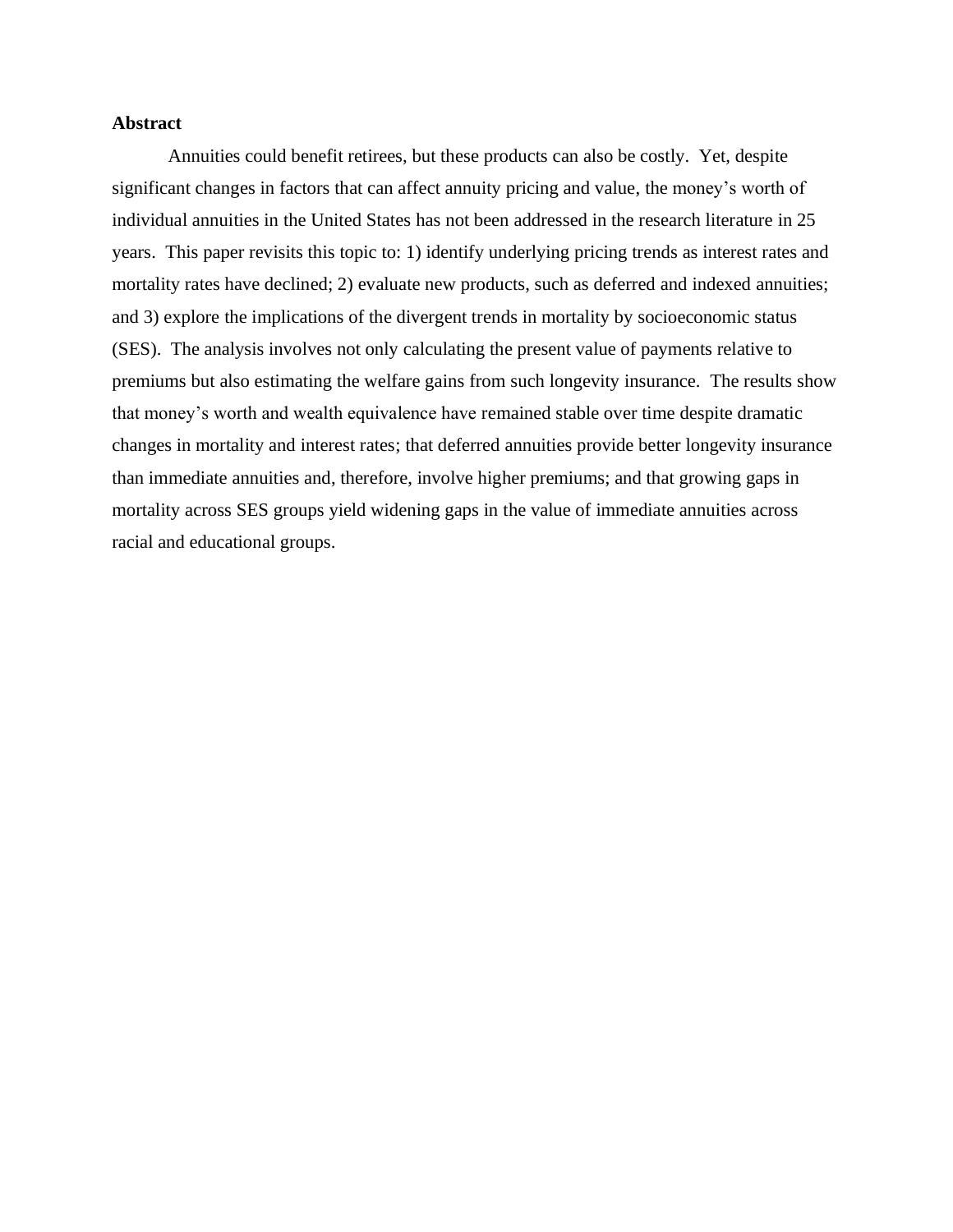#### **Introduction**

As policymakers, financial services firms, and individuals turn their attention to the decumulation phase of retirement saving, the potential role for annuities is gaining increased attention. These products, by pooling longevity risk and generating mortality credits, allow a higher level of income and insurance against premature exhaustion of assets than other drawdown strategies. However, these products can also be costly. Mitchell et al. (1999) found that in 1995 a random 65-year-old individual received annuity payouts per dollar of annuity premium of between 76 cents and 79 cents.

In the past 25 years, however, major changes have occurred that could affect the value of retail annuities.<sup>1</sup> The increase in life expectancy and decline in interest rates increase the present value of a given stream of lifetime income. The rising gap in life expectancy by socioeconomic status (SES) has broadened, potentially reducing the annuity payout for the average person (see Chetty et al. 2016 and Sasson 2016). And insurers reacting to these changes likely changed their pricing, resulting in ambiguous changes in the value of annuities. Similarly, new annuity offerings, such as deferred and price-indexed annuities, could also have changed the picture.<sup>2</sup> This paper starts by revisiting the money's worth calculation to: 1) identify underlying trends in pricing over the past 25 years; 2) calculate the expected payoff of new products; and 3) explore the implications of the divergent trends in mortality by SES. Money's worth alone, however, does not capture the value of longevity insurance. Hence, the paper proceeds to a utility analysis asking how much wealth would make a person indifferent between having access to the annuity product and not having access (for example, one might need only 0.85 as much wealth in a world

<sup>&</sup>lt;sup>1</sup> This analysis focuses on retail annuities, rather than annuities offered within tax-advantaged plans such as  $4019(k)s$ or 403(b)s. Several studies have estimated the money's worth of longevity insurance since 1995, but mainly in an international context. For example, see Finkelstein and Poterba (2002), Cannon and Tonks (2009, 2016), and Aquilina et al. (2017) in the U.K. market; Milevsky and Shao (2011), and Boyer et al. (2019) in Canada; Kaschützke and Maurer (2011) in Germany; Bütler and Stefan (2011) in Switzerland; Cannon et al. (2015) in the Netherlands; and Fong, Lemaire, and Tse (2011) in Singapore. Some work in the U.S. context has assumed actuarially fair annuities; for example, see Brown (2002). However, given that the pricing of annuities in practice is sensitive to context such as mortality rates, interest rates, and regulation, such studies do not directly answer the money's worth question in the U.S. private market.

<sup>&</sup>lt;sup>2</sup> The deferred annuities considered here are purchased with a single premium at age 65 but begin to pay out only at age 85. They are thus a more comparable product to the immediate annuities we consider than the Advanced Life Deferred Annuities with survivor benefits and inflation adjustment considered in Gong and Webb (2010). Typical indexed annuities considered are misleadingly named, in that they are not indexed to prices. Rather, these annuities are single-premium immediate annuities whose payouts escalate at a fixed 3 percent per year.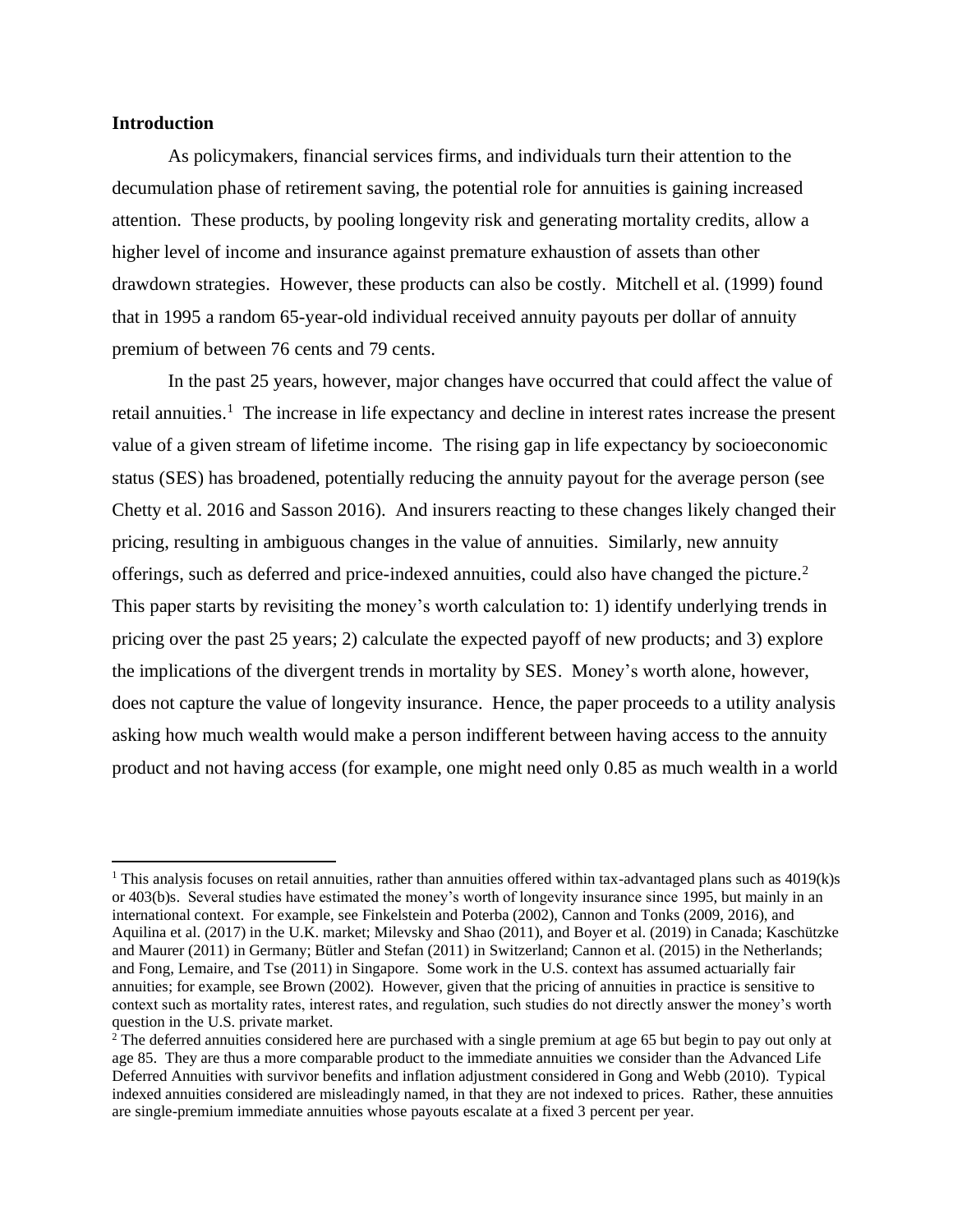with annuities to be as well off as in a world without annuities).<sup>3</sup> Typically, the insurance value of such products makes them worth buying even if their money's worth ratio is less than one.

The major results for the full population are the following. First, despite dramatic changes in mortality and interest rates over the past 25 years, annuity providers have reduced their monthly payouts so that the money's worth of immediate annuities has remained stable. Second, on a money's worth basis, indexed annuities have a slightly lower expected value relative to immediate annuities, and deferred annuities have a *substantially* lower expected value. Finally, the welfare analysis shows that for immediate annuities the wealth equivalence has remained constant over time and that the new products provide enough insurance to offset their relatively high premiums.

Looking across demographic groups, higher-educated individuals can expect substantially greater returns per dollar of premium than less-educated individuals. Furthermore, this education gradient has grown over time. Large racial differences in money's worth are also found, even conditional on relative education. In terms of utility, all groups are found to benefit from longevity insurance, although Blacks appear to benefit somewhat more than whites. This pattern reflects greater uncertainty in time of death for Blacks, leading to high valuation of longevity *insurance* despite a lower life *expectancy*.

The paper is structured as follows. The first section describes the underlying data used in this study. The second section explains the methodology in the money's worth calculation, the utility framework for the insurance value analysis, and the estimation of mortality by SES group. The third section shows the result of the time trend of the money's worth and the wealth equivalence of the various longevity insurance products for the general population. The fourth section analyzes how the money's worth and wealth equivalence of immediate annuities vary by SES group and how those differences have changed over time. The last section concludes that money's worth and wealth equivalence have remained surprisingly stable; that deferred annuities provide better longevity insurance than immediate annuities, which compensates for their higher premiums; and that wide gaps in mortality by SES yield wide and growing gaps in the value of immediate annuities across racial and educational groups.

<sup>&</sup>lt;sup>3</sup> For example, see Mitchell et al. (1999).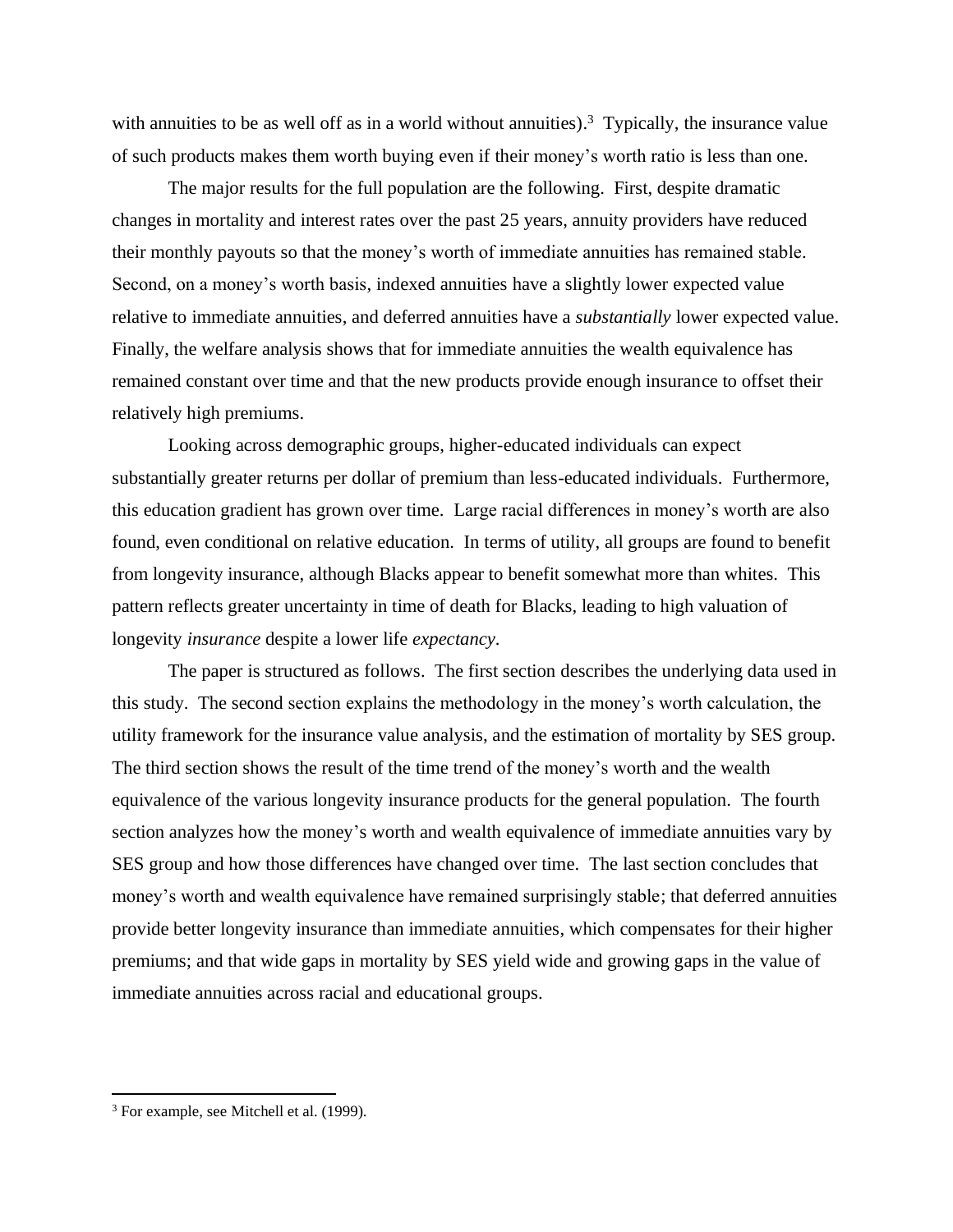#### **Data**

The money's worth analysis requires three types of data: 1) annuity prices, such as market quotes of the annual payout in return for a \$100,000 premium; 2) expected mortality at each age; and 3) expected interest rates.

### *Annuity Price Data*

For annuity prices, market quotes come from the Annuity Shopper archives.<sup>4</sup> The data include quotes for immediate annuities, deferred annuities, and indexed annuities from about a dozen insurers annually between 1986 and 2020.<sup>5</sup> For years with more than one market survey, the analysis uses the survey covered in the July issue. The market quotes for various products are collected by age and gender. 6

The types of products for which Annuity Shopper collects quotes are fairly standardized. For immediate annuities, the product is a straightforward single premium immediate life annuity that begins to pay out shortly after purchase (typically between one month and one year later). These payments continue for as long as the annuitant lives and then cease.<sup>7</sup>

The quotes for indexed annuities refer to an immediate annuity as above, but with payouts increasing by 3 percent each year at the anniversary of the purchase. Therefore, such annuities should not be thought of as protecting against inflation (which may increase by more or less than 3 percent per year), but rather as offering a convenience for consumers, absolving them of the need to save some of their early payouts in anticipation of future expected inflation.

Finally, the deferred annuity variant envisions a single premium paid at age 65, with payouts starting at age 85. Such products can be paired with survivor benefits, inflation protection, or some refund in case of early death; the current analysis focuses on the base product with no further provisions for survivors or inflation.

Figure 1 shows the average market quotes of non-qualified immediate annuities for 65 year olds by gender from 2001-2019. The general trend for both groups is downward. The pattern for indexed and deferred annuities is similar and can be found in the Appendix.

<sup>&</sup>lt;sup>4</sup> The data are publicly available at immediateannuities.com, the website associated with Annuity Shopper.

 $<sup>5</sup>$  Quotes for indexed annuities are only available starting in 2007. Data on deferred annuities are available starting</sup> in 2013.

<sup>6</sup> Both qualified and non-qualified annuity quotes are collected but, for the purpose of this study, the results are shown using only non-qualified quotes. Most immediate annuities sold are non-qualified (Zaiken et al. 2016).

 $^7$  Annuities with guaranteed period payments (e.g., payments that continue for 10 years even if the annuitant dies before then) are available. Likewise, annuities with survivor benefits that continue to pay out for the life of a spouse are also marketed. This paper does not analyze either of these classes of products.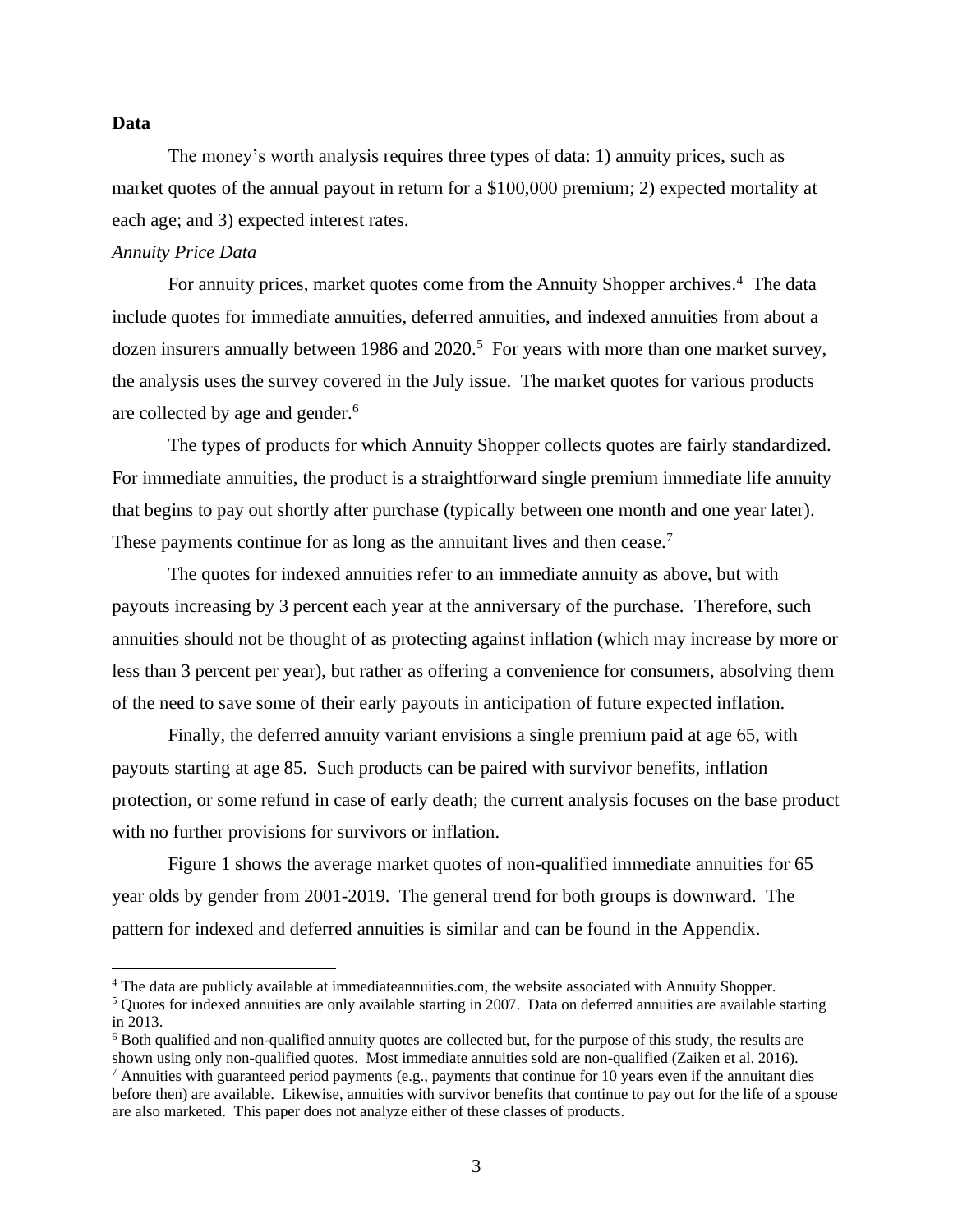#### *Mortality Data*

The mortality data include cohort mortality rates both for the general population and by SES group. The rates are based on the intermediate mortality assumptions from the 2020 *Social*  Security Trustees' Report.<sup>8</sup> Figure 2 shows the general population life expectancy at age 65 over the past twenty years. Life expectancy at 65 for both men and women increased by roughly 1.5 years over the period.

The calculation of mortality rates by SES also required mortality data from the *National Vital Statistics System* (NVSS) and population data from the *American Community Survey* (ACS) for demographics, such as gender, race/ethnicity, and education.

#### *Rate of Return Data*

Finally, the discount rates used in this project are based on the yields on BAA-rated corporate bonds and yields of Treasury bonds by various maturities. 9 The data are retrieved from publicly available records at the Federal Reserve Bank of St. Louis.

### **Methodology**

This section details the methodology for calculating the money's worth of different annuity products. It then proceeds to explain the approach for calculating the wealth equivalence of these products. Finally, it explains how mortality is estimated for different populations for use in the money's worth and welfare analyses by demographic group.

#### *Money's Worth*

The money's worth (MW) of an annuity is the ratio of the expected present value (EPV) of payouts from the annuity to its premium. Calculating the EPV of payouts for an individual at age  $t_0$ , denoted as  $EPV_{t_0}$ , requires three components: 1) the annuity payout amount  $A_t$  at each age t; 2) the survival probability  $P_{t_0,t}$  from age  $t_0$  to t; and 3) the discount rate, calculated as the

<sup>8</sup> The life tables used for the *Trustees' Report* are shared by the Office of the Chief Actuary at the U.S. Social Security Administration.

<sup>9</sup> BAA-rated corporate bonds are typically used by commercial insurers to price annuities.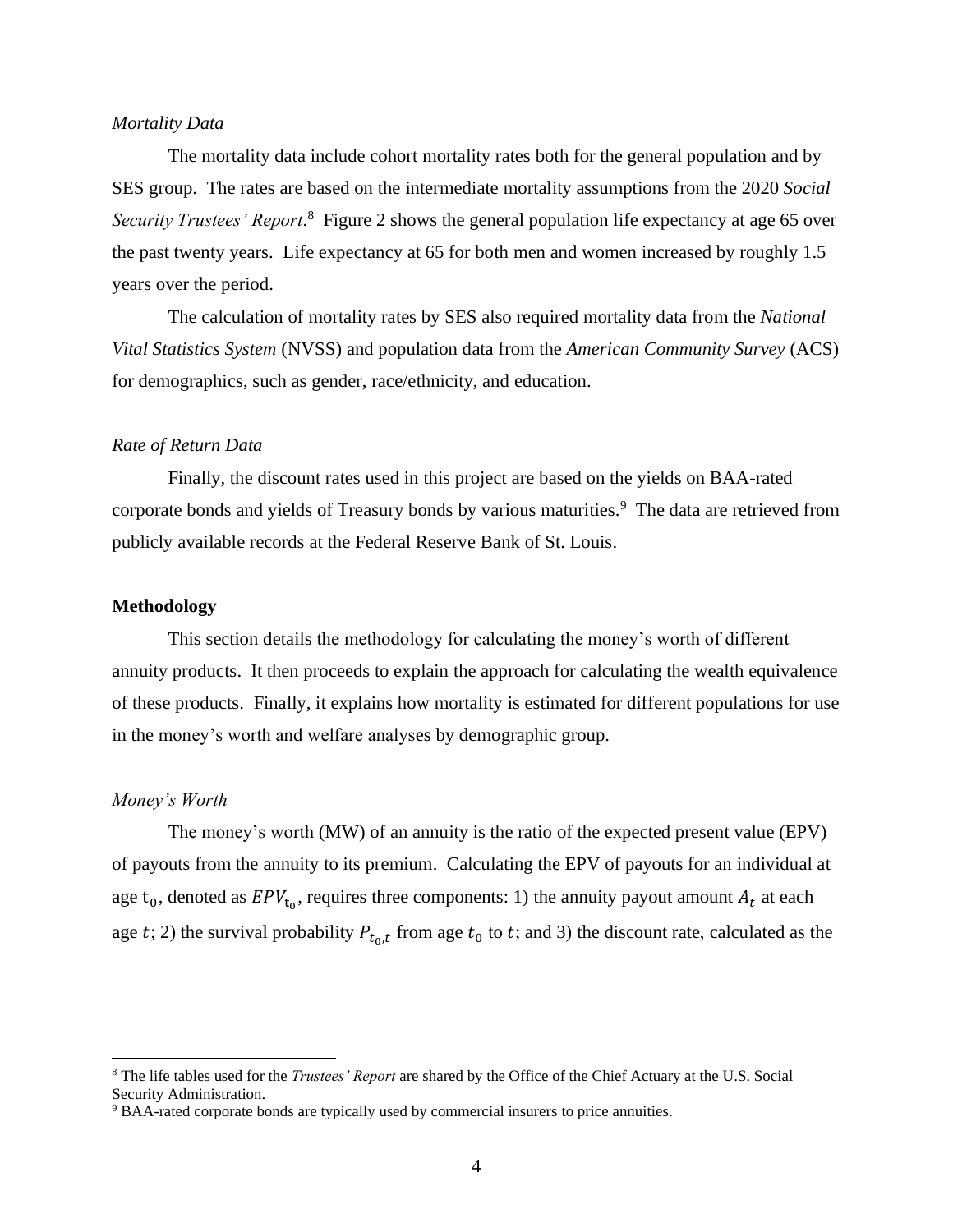product of  $i_k$ , the nominal short-term rates in the k periods from age  $t_0$  to t. The equation below defines an annuity's money's worth:<sup>10</sup>

$$
MW = \frac{EPV_{t_0}}{Premium}, where EPV_{t_0} = \sum_{t=t_0}^{t=T} \frac{A_t * P_{t_0, t}}{\prod_{k=t_0}^{k=t} (1 + i_k)}.
$$

Several variations of the components are considered. First, the annuity payout amount  $A_t$ might not be constant over time. For example, the payout of deferred annuities is zero at first, while the payout of indexed annuities increases every year at a constant rate,  $\pi$ , so that  $A_t$  =  $A(1+\pi)^{t-t_0}.$ 

Second, the survival probability  $P_{t_0,t} = \prod_{j=t_0}^{j=t-1} (1 - q_j)$  $j=t_0^{-1}(1-q_j)$  (where  $q_j$  is the probability of dying at age j) will reflect the mortality of the general population or specific SES groups.<sup>11</sup>

Finally, to reflect realistic returns, this paper follows Mitchell et al. (1999) and uses a discount factor based on the term structure of BAA-rated corporate bonds. This calculation involves two steps: 1) using the term structure of yields on Treasury bonds to estimate expected future risk-free rates; and 2) adding a risk premium equal to the difference between the yield of BAA-rated corporate bonds and the yield of Treasury bonds with ten years to maturity.<sup>12</sup> The annual rates beyond thirty years are assumed to be the same as year thirty.

#### *Calculating the Insurance Value of a Longevity Insurance Product*

Money's worth calculations neglect the important insurance value of annuities. Therefore, utility analysis is used to account for this dimension. The analysis asks how much wealth a consumer with access to the insurance product would need to be as well off without access to any annuity product – that is, the wealth equivalent to having an insurance contract.

The first step in calculating equivalent wealth is to solve for the optimal lifetime consumption profile for a rational agent without annuities in a typical dynamic stochastic

 $10$  The analysis here assumes no taxes are due on the annuity payout. This assumption is made for simplicity, since the tax liability on annuities would vary across individuals and would greatly complicate the analysis.

 $11$  For the general population, survival probabilities are taken directly from the Social Security Administration cohort life tables. For mortality by SES groups, the analysis estimates mortality as explained below. To improve accuracy, this analysis makes the calculation on a monthly, rather than annual, basis assuming the probabilities are the same for each month within the same year.

 $12$  The assumption here is that the risk premium is constant at all maturities.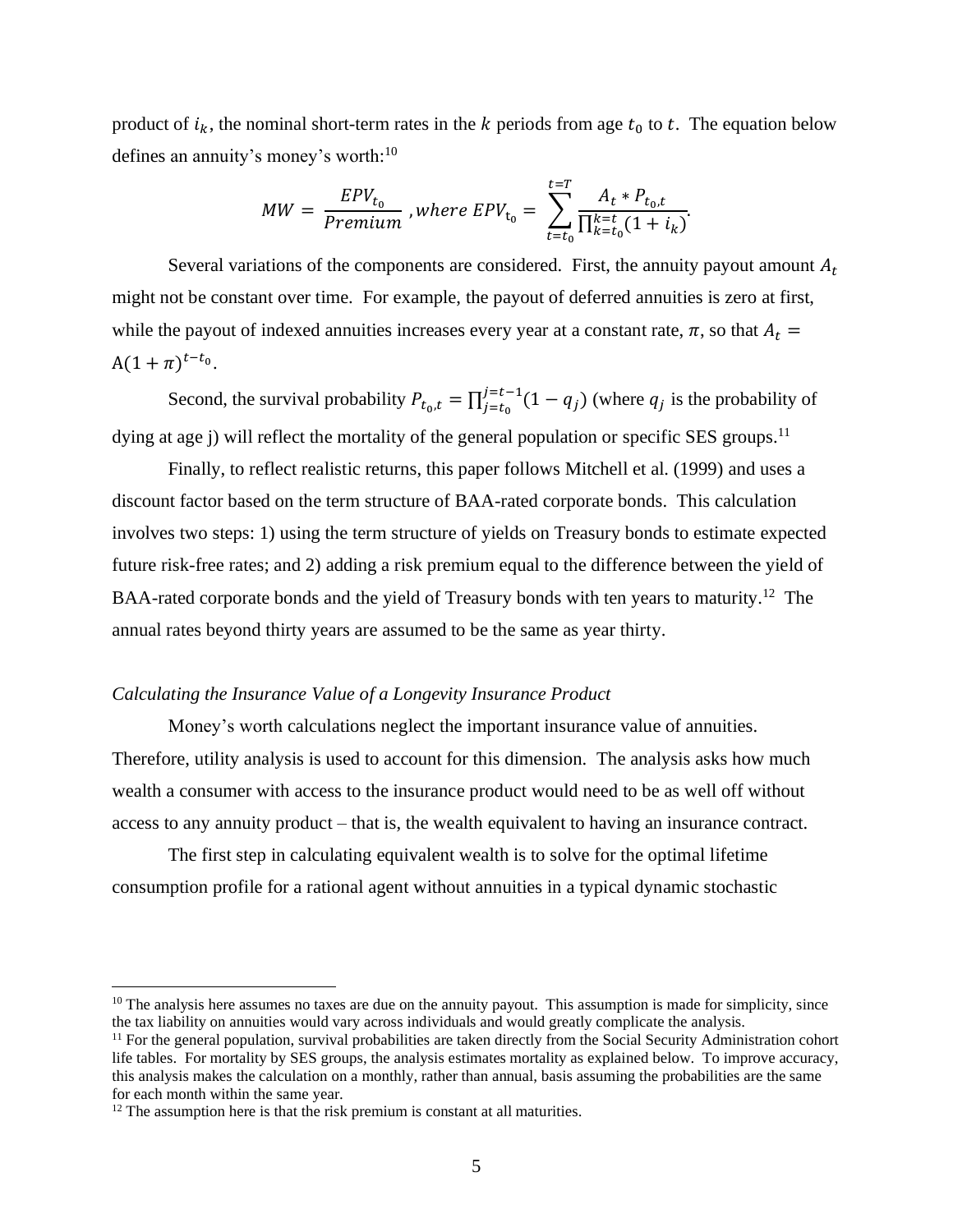optimization model, which has been widely used in the literature.<sup>13</sup> The agent is assumed to have a constant relative risk aversion (CRRA) utility function  $U_t = \frac{C_t^{1-\gamma}-1}{1-\gamma}$  $\frac{1-\gamma}{1-\gamma}$ , where  $\gamma$  is the risk aversion parameter and also the degree of intertemporal substitution in consumption.  $\gamma$  is assumed to be 2 (as in Mitchell et al. 1999).

The individual holds initial wealth  $W_{t_0}$  and must decide how much to consume at each age  $t$  while facing the survival probability  $p_t$ . Therefore, the optimization problem is to maximize lifetime utility  $V_{t_0}$  in the following equation, where  $\beta$  is the individual's discount rate (assumed to be  $0.03$ , as in Mitchell et al. 1999):<sup>14</sup>

$$
V_{t_0} = \sum_{t=t_0}^{t=T} \beta^{(t-t_0)} * U_t * p_t
$$

and the budget constraint is:

$$
W_{t+1} = (W_t - C_t) * (1 + r_t),
$$

where the rate of return  $r_t$  is equal to the short-term rate  $i_t$  in the money's worth calculation. The optimal consumption path  $\{C_t\}$  is used to calculate expected lifetime utilities  $\bar{V}$ .

The next step is to ask what amount of initial wealth  $\widetilde{W}_{t_0}$  the individual would require to reach the same expected lifetime utilities  $\overline{V}$  if this person used their wealth to purchase the annuity contract being considered. The revised budget constraint is:

$$
W_{t+1} = (W_t + A_t - C_t) * (1 + r_t),
$$

where  $A_t$  is the annual annuity payout amount at each age  $t$ . Therefore, the decrease from the initial wealth  $W_{t_0}$  in the baseline to the annuity equivalent wealth  $\widetilde{W}_{t_0}$  is used as the measurement of the insurance value for the annuity policy.<sup>15</sup> This difference is expressed as a share of starting wealth, such that the equivalent wealth of no annuitization is 1 by definition, and the smaller the share of initial wealth required for indifference, the better the annuity product.

Assessing the annuitization options requires some assumption about the share of initial assets that are annuitized. For immediate annuities (both nominal and indexed), the assumption

<sup>&</sup>lt;sup>13</sup> For example, see Ameriks et al. (2011); Brown and Warshawsky (2013); and Horneff, Maurer, and Mitchell (2020).

<sup>&</sup>lt;sup>14</sup> This formulation assumes no bequest motive.

<sup>&</sup>lt;sup>15</sup> The analysis does not allow for the purchase of multiple products simultaneously.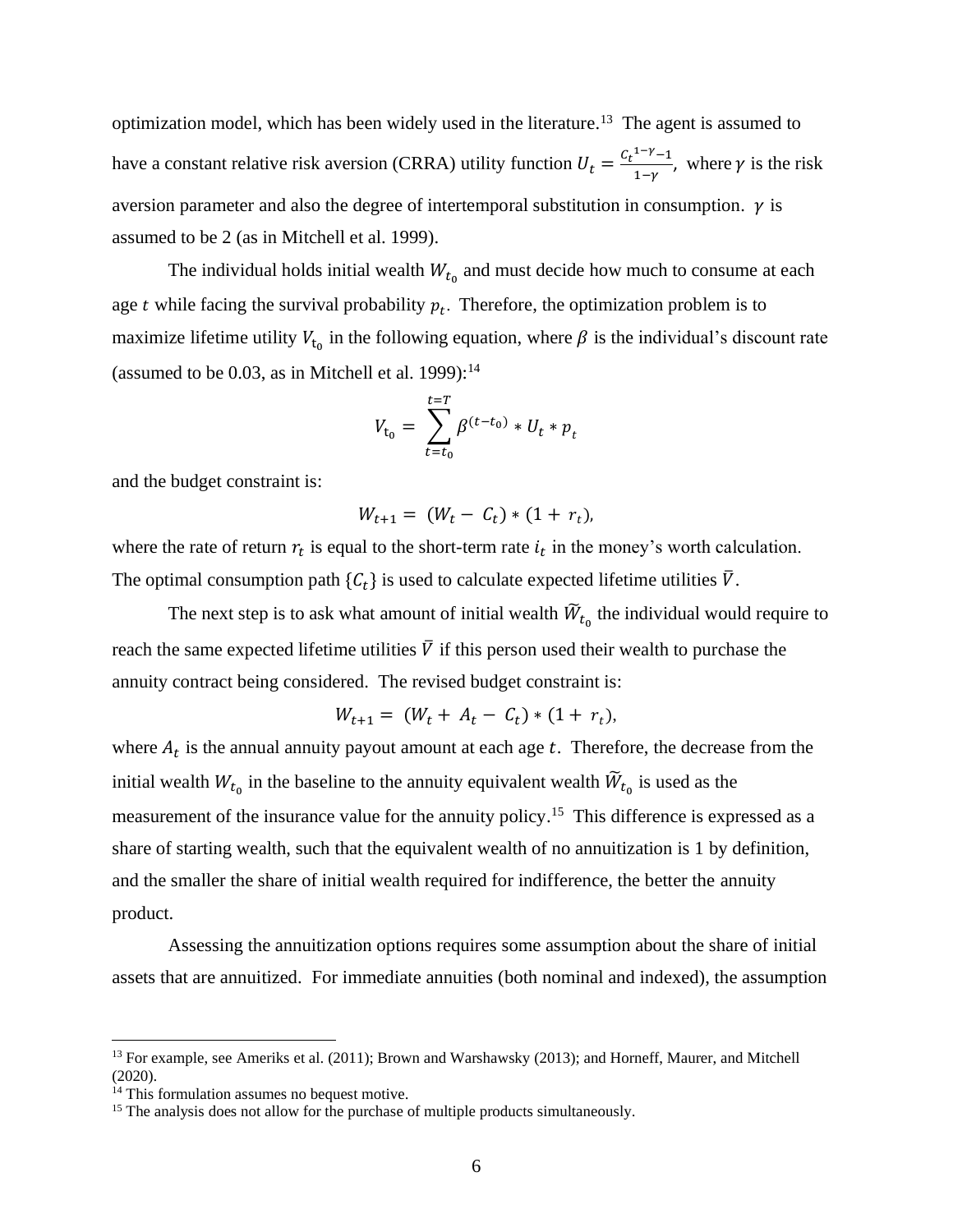is that all assets are annuitized. This assumption yields the optimal outcome for consumers with no bequest motives and no consumption shocks who, therefore, have no need for liquidity and no desire to bequeath any assets (Yaari 1965).

For deferred annuities, full annuitization is nonsensical. Such a strategy would leave households with no consumption between ages 65 and 85 and enormous annual income thereafter. Instead, the assumption is that households annuitize 20 percent of their initial assets.<sup>16</sup>

### *Mortality by SES*

The analysis repeats the money's worth calculations above for different SES groups, defined by the intersection of race/ethnicity and education level, for both men and women.<sup>17</sup> Hispanics display very different patterns of mortality by education (the Hispanic "mortality paradox;" see, for example, Ruiz, Steffen, and Smith 2013). The analysis here, therefore, focuses on non-Hispanic whites and Blacks.<sup>18</sup>

The first step is to generate period life tables by SES, which requires categorizing people by education tercile based on their cohort, gender, and race.<sup>19</sup> This approach accounts for the variation in education across racial and gender groups and within groups over time.<sup>20</sup>

Education terciles do not neatly correspond to absolute educational attainment. For example, the middle tercile could include a mix of those with only a high school degree, those

<sup>&</sup>lt;sup>16</sup> This assumption generally follows recent literature such as Horneff, Maurer, and Mitchell (2020) and Munnell, Wettstein, and Hou (forthcoming).

<sup>&</sup>lt;sup>17</sup> These groups are parallel to those analyzed in Brown  $(2002)$ . The methodology used here is very similar to that used in Leive and Ruhm (2021). Those authors examine life expectancy up to age 64; our analysis is complementary in considering life expectancy at age 65.

<sup>&</sup>lt;sup>18</sup> Full results for Hispanics are available upon request.

<sup>&</sup>lt;sup>19</sup> Education coding changed in the NVSS in 2003, and the change was adopted by different states at different times. For consistency, all education was coded in both the ACS and NVSS records to correspond to the number of completed years of education. In the post-2003 NVSS, where education was classified by category rather than completed years, the following recoding was assumed:  $8<sup>th</sup>$  grade or less=8;  $9<sup>th</sup>$ -12<sup>th</sup> grade, no diploma=11; high school or GED=12; some college=13; associate's degree=14; bachelor's degree=16; Master's degree=18; doctorate or professional degree=21. In the ACS, the recoding was: no schooling=0; nursery-4<sup>th</sup> grade=4;  $5<sup>th</sup>$ -8<sup>th</sup> grade=8; 9<sup>th</sup> grade=9;  $10<sup>th</sup>$  grade=10;  $11<sup>th</sup>$  grade=11;  $12<sup>th</sup>$  grade=12; one year of college=13; two years of college=14; three years of college=15; four years of college=16; five or more years of college=17. While this recoding necessarily entails some error in assigning precise years of education, this error is likely to have a minimal effect on the assignment to education tercile, which is the measure of education used in the analysis.

 $20$  Failing to account for this selection may lead to spurious results (Dowd and Hamoudi 2014). The solution chosen here follows Bound et al. (2014).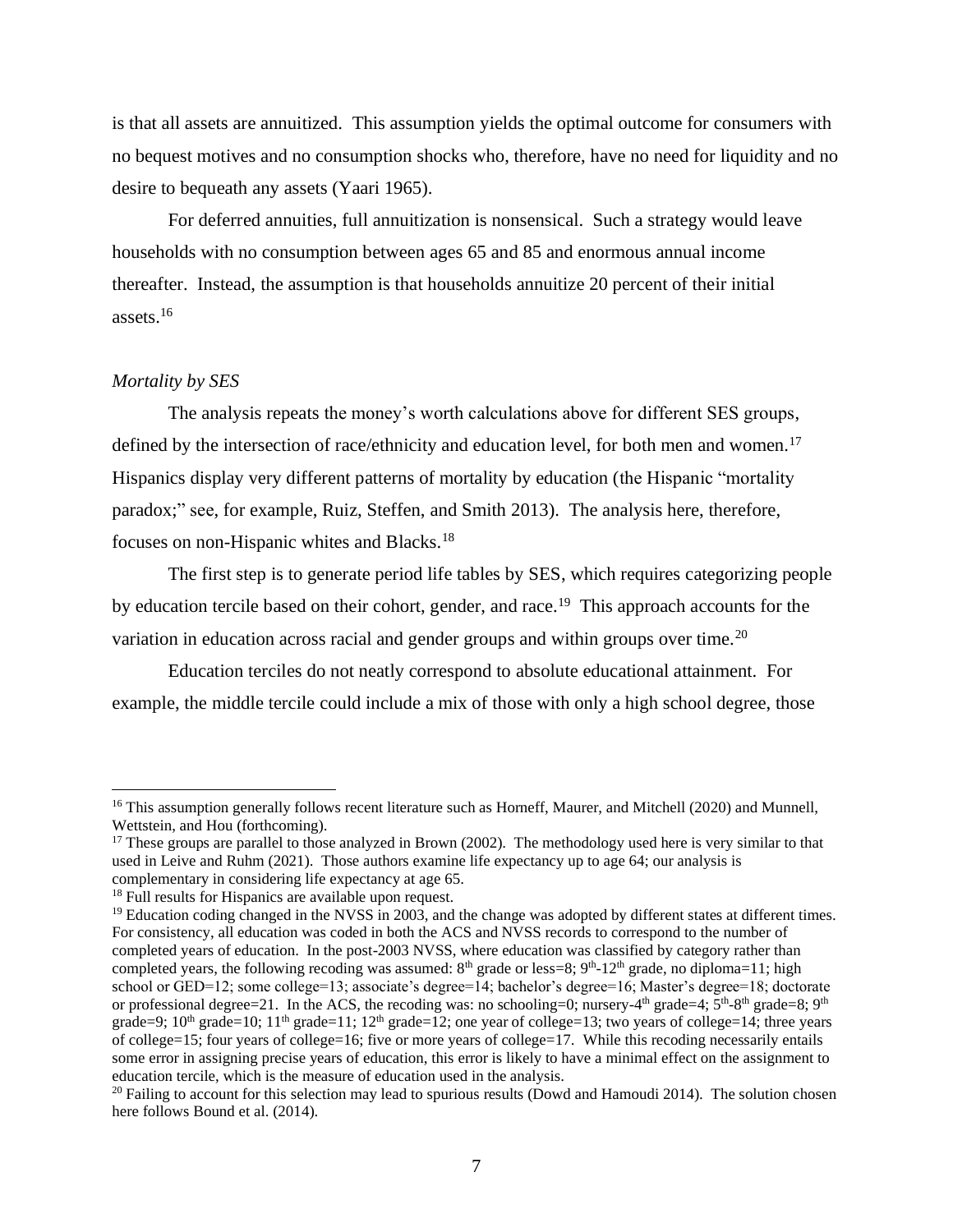with some college, and those with a college degree. Therefore, the mortality rates for the middle tercile reflect the weighted average for each of the educational groups included in the tercile.<sup>21</sup>

Next, age-specific mortality rates for each demographic group defined by gender, race, and education are calculated year by year with the following formula:

$$
q_{x,i,j} = \frac{d_{x+1,i}}{l_{x,i}},
$$
 (1)

where *j* represents year, *i* represents each demographic group,  $l_{x,i}$  is the number of individuals alive in group *i* at age *x* using ACS data, and  $d_{x+1,i}$  is the number of individuals in group *i* who die between age x and age  $x + 1$  using the NVSS data. To correct for small cell size, the analysis adjusts the age-specific mortality rates using the Gompertz-Makeham formula below (see Brown et al. 2002 and Sanzenbacher and Ramos-Mercado 2016):

$$
\mu_{x,i,j} = \alpha_{i,j} * e^{x * \beta_{i,j}} + \gamma_{i,j}.
$$
\n<sup>(2)</sup>

Mortality  $\mu$  at age x for group *i* in year *j* is determined by: 1) the initial level of mortality  $\alpha_{i,j} > 0$ ; 2) the rate of aging  $\beta_{i,j} > 0$ ; and 3) the level of age-independent mortality  $\gamma_{i,j} \geq 0$ . Thus, the mortality rate  $q$  at age  $x$  for group  $i$  in year  $j$  can be estimated by the formula:

$$
q_{x,i,j} = 1 - s_{i,j} * g_{i,j}^{(c_{i,j}(x+1) - c_{i,j}x)} \tag{3}
$$

where  $s_{i,j} = e^{-\gamma_{i,j}}, g_{i,j} = e^{-\frac{\alpha_{i,j}}{\beta_{i,j}}}$  $^{\beta_{i,j}}$ , and  $c_{i,j} = e^{\beta_{i,j}}$ .

The last step is to transform the SES period life tables into the cohort tables. This calculation uses the Social Security Administration's cohort mortality table for the general population as its base and applies the same future improvement in mortality to all SES groups.<sup>22</sup>

## **Money's Worth and Wealth Equivalence for the Full Population**

The results for the trends in the money's worth for the full population, for each of the three annuity products, are described below. Subsequently, the results on wealth equivalence for all three products are discussed.

 $21$  Technically, some of the individuals in borderline education groups were randomly assigned to each of the relevant consecutive terciles in proportion to the share of each group required to be in the terciles.

 $22$  This methodology is developed in Brown (2002).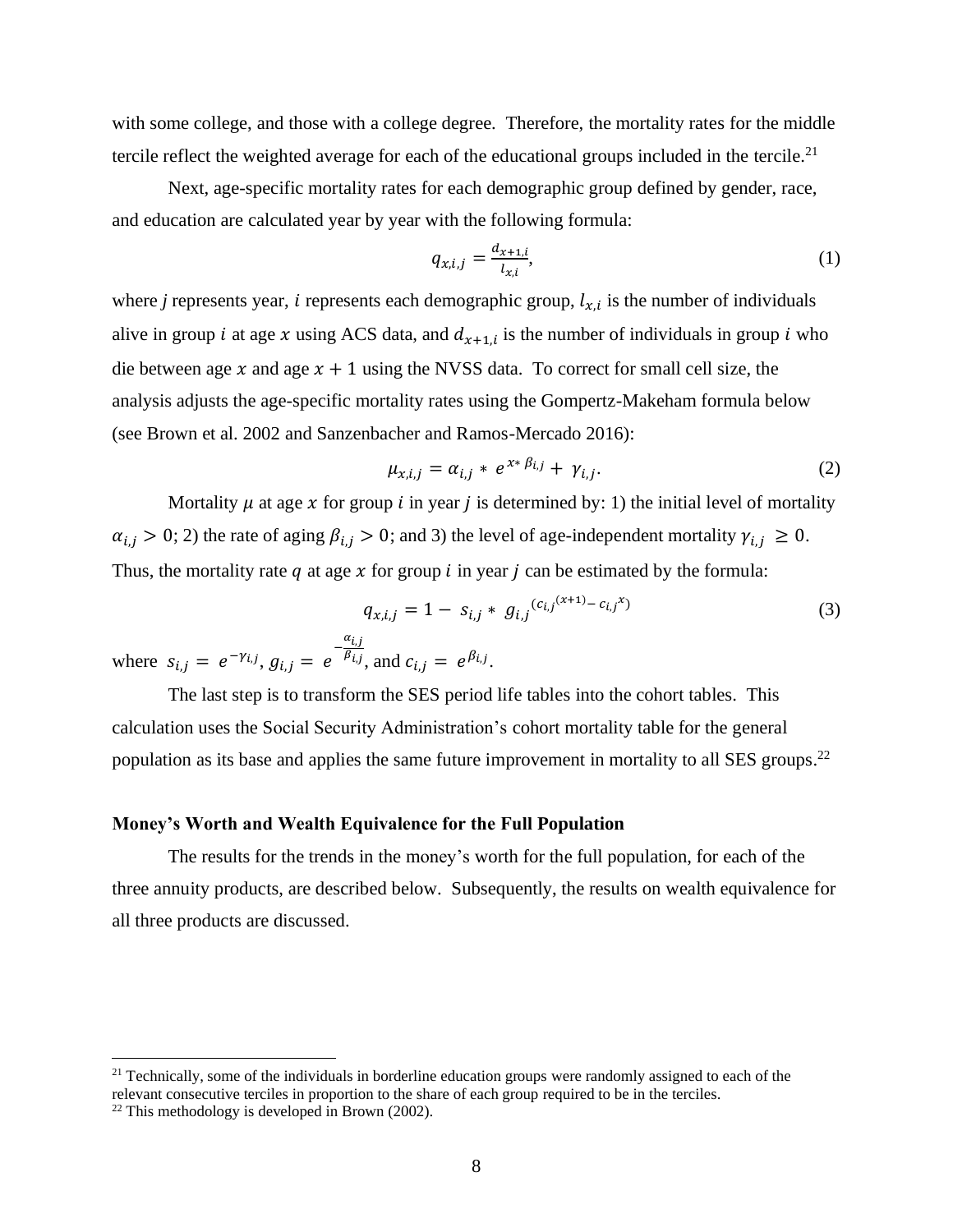#### *Money's Worth over Time*

Figure 3 shows the money's worth for an immediate annuity at age 65 over the past 20 years, which has fluctuated around 0.80. The expected value of the annuity is roughly equal for men and women, since providers account for gender in their pricing. The estimates for 2001 are very close to those found by Mitchell et al. (1999) for 1995 of 0.756 for men and 0.785 for women.<sup>23</sup> This steadiness in the money's worth value is the result of two opposing forces. On the one hand, longevity improvement and declining interest rates increase the expected value of every dollar of annuity income. On the other hand, as noted earlier, the annuity payments for a given premium have been declining (see Figure 1).

Substantial year-to-year variation in money's worth is observable in the data. In the 2001-2019 period, the money's worth ratio has oscillated between 0.76 and 0.87 for men and 0.77 and 0.86 for women. At least some of this variance is due to sampling variation, primarily of the quotes surveyed by annuityshopper.com, with additional variance contributed by the underlying mortality and interest-rate estimates. $24$  For neither men nor women is the time trend in money's worth significantly different from  $0$  ( $p=0.58$  and  $p=0.23$  for men and women, respectively). Therefore, the essentially flat trend is the more robust finding of this analysis.

Figures 4 and 5 show the money's worth for annuities with a 3-percent annual escalation and deferred annuities with payments starting from age 85, respectively. Again, the money's worth for such products has remained relatively stable, albeit with some variation year-to-year. As above, this variation is hard to disentangle from estimation errors; thus, the flat trend in these values is more noteworthy.

The money's worth of nominal immediate annuities is consistently slightly higher than for annuities with a 3-percent escalation – roughly 3 cents for both men and women on average. This discrepancy cannot be construed as a risk premium for protection against unexpected

<sup>&</sup>lt;sup>23</sup> For men, Mitchell et al. (1999) report similar numbers going back to 1985, although the number for 1985 is somewhat lower, at 0.704, than later estimates for the same year.

<sup>&</sup>lt;sup>24</sup> These latter two sources of variation are less likely to be sampling variation and more likely to be driven by modeling assumptions. For mortality, the numbers in this full-population analysis are taken directly from the Social Security Administration's life tables, which rely on a very large sample of nearly the entire U.S. population. Yearto-year variation here may be due to the application of future mortality trends to younger cohorts; changes in these assumed trends may lead to differences across years. For the interest rate estimates, the numbers are not samplingbased, but rather rely on the actual rates on U.S. Treasury bonds of different maturities; variation in these numbers that might drive year-to-year changes in money's worth might be due to changes in the yield curve over time (which would reflect real changes in money's worth) or due to the interpolation between returns on bonds of different maturities (which is an artifact of the structure of standard Treasury bond maturities).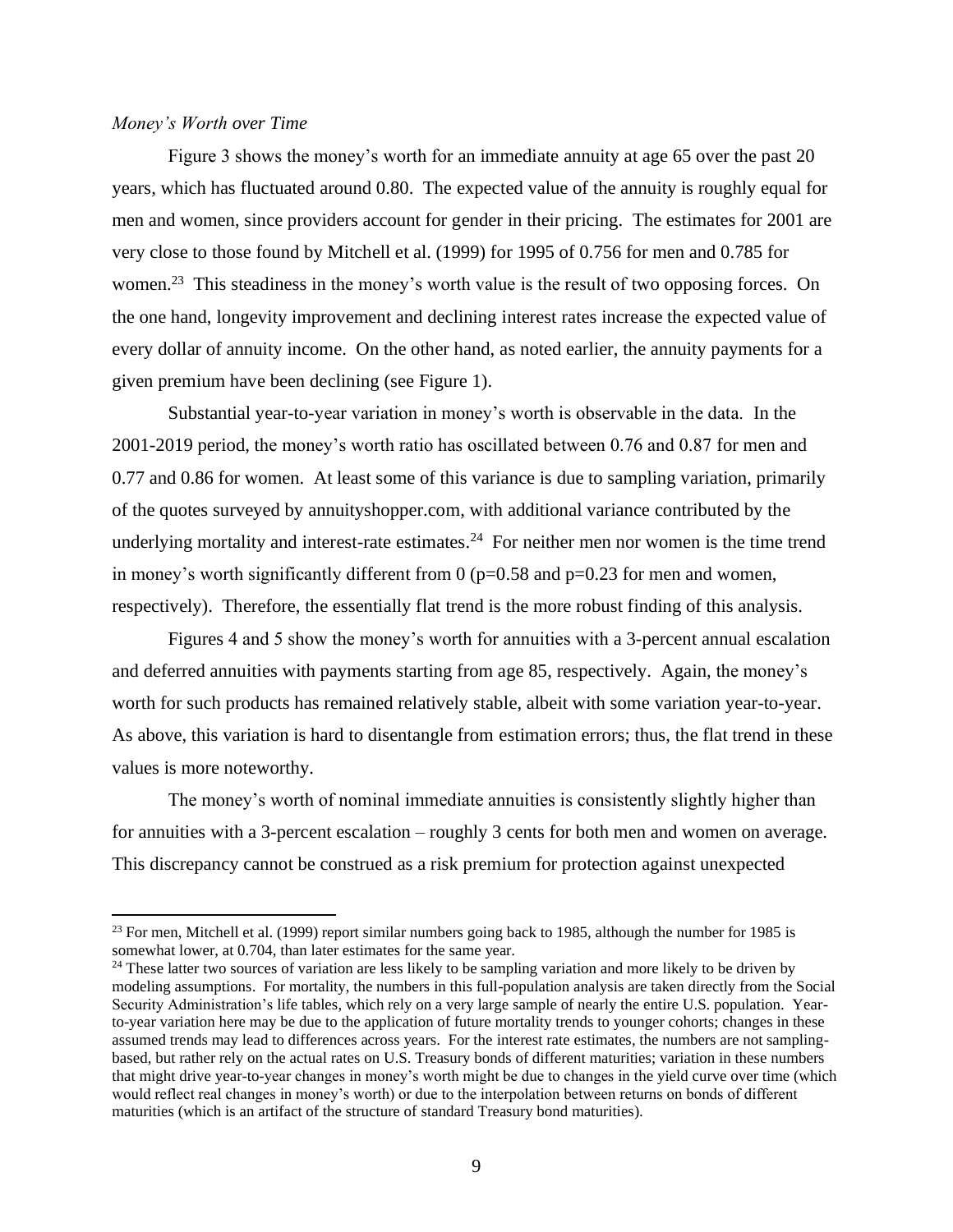inflation, since the products have a fixed escalation of benefits, regardless of inflation. Rather, the lower money's worth of these indexed annuities likely reflects a convenience fee that consumers pay to avoid the hassle of smoothing a fixed annuity in real terms by saving some of the high-value early payments to adjust for rising prices in later years.<sup>25</sup>

The money's worth of deferred annuities is the most constant over time of the three annuities studied. Interestingly, it is *substantially* lower than for both types of immediate annuities. This finding may seem surprising, given the enthusiasm for such products among both academics and annuity providers (e.g., Horneff, Maurer, and Mitchell 2020 and Munnell, Wettstein, and Hou Forthcoming).<sup>26</sup> The enthusiasm, however, is not based on the money's worth of deferred annuities, but rather on the combination of their insurance value and the possibility that they might prove more attractive to consumers than immediate annuities because of the lower up-front cost. Therefore, the next step is to look at the insurance value of these various annuity products as measured by equivalent wealth.

#### *Wealth Equivalence of Annuity Products over Time*

Annuities are an insurance product to insure against longevity risk. So, the expected return of an annuity contract is not a reasonable measure of that contract's value to consumers. Rather, the appropriate question is how much wealth consumers would need to be as well off without annuitizing any of their assets as they would be with annuitization at age 65. For convenience, this value is expressed as a share of the initial wealth. If annuities improve welfare, the consumer's required wealth with an annuity product will be lower than without. And the less wealth required, the more valuable the product.

Figures 6, 7, and 8 show the wealth equivalence of immediate annuities, immediate annuities with a 3-percent escalation, and deferred annuities that begin paying out at age 85, respectively. These numbers are calculated for all years in which data for each product is available, and separately by gender.

<sup>&</sup>lt;sup>25</sup> Because inflation has consistently run below 3 percent over the past two decades, the indexed annuities analyzed here represent an *increasing* payment in real terms over time. If expected, this pattern should have resulted in some compensation to consumers for backloading payments, with the attendant risk of mortality (on the consumer's side) and default (on the provider's side). In reality, this effect seems to be swamped by the convenience surcharge for the escalating products.

<sup>&</sup>lt;sup>26</sup> Low estimates of money's worth for deferred annuities echo results from a decade ago on related Advanced Life Deferred Annuities with survivor benefits analyzed in Gong and Webb (2010).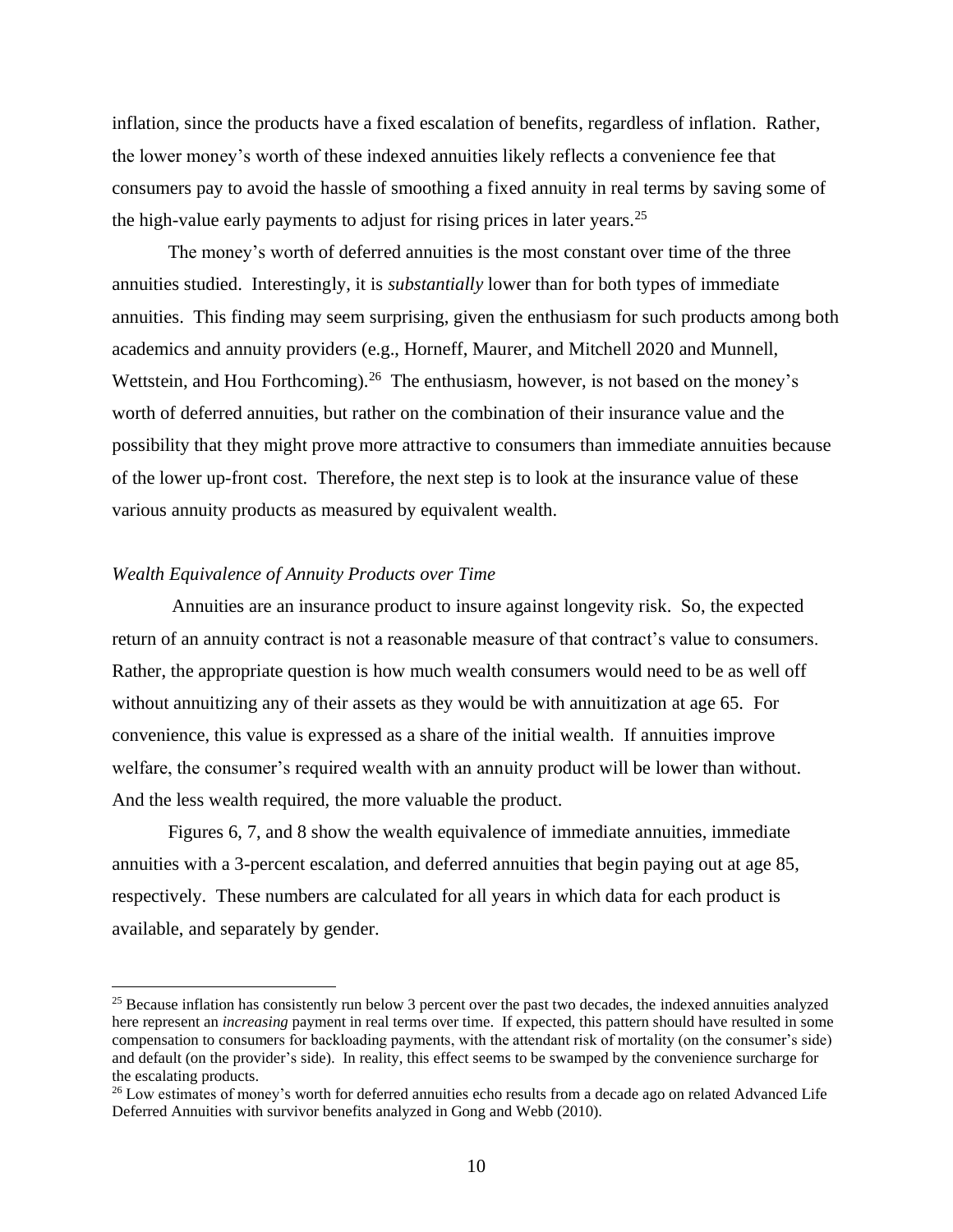As with money's worth, the wealth equivalence of these products shows virtually no time trend. The interesting result is the value of the wealth required compared to no annuitization.

The value to consumers of both types of immediate annuities is similar. Across all years, the average wealth equivalence of nominal immediate annuities is 0.86 for men and 0.91 for women. The parallel numbers for indexed annuities are 0.85 and 0.89. However, the wealth equivalence (or insurance value) of deferred annuities is appreciably greater than that of the immediate annuities; this finding is in sharp contrast to the relatively low *expected value* of deferred annuities. Across years, the average wealth equivalence of deferred annuities is 0.77 for men and  $0.73$  for women.<sup>27</sup>

The high insurance value for deferred annuities stems from their unique focus on protecting against longevity tail risk: the small probability of living a very long time. The results indicate that for such protection, consumers are willing to bear a large decline in expected value. Indeed, the only way such products can coexist with immediate annuities is if they offer some large value to consumers to compensate for their higher price. The results on wealth equivalence show that the high price of deferred annuities is justified by the value accorded the consumer and compensates insurers for the greater risk they bear.

All these results pertain to the average individual of each gender. Gender, of course, is accounted for by insurers when setting premiums. However, both money's worth and insurance value may vary across individuals along dimensions that are not priced by annuity providers. The analysis now turns to considering how the uniform pricing of annuities across these dimensions may impact how worthwhile different annuity products are to different individuals.

#### **Money's Worth and Insurance Value of Annuities by Socioeconomic Status**

This section describes the analysis of immediate annuities' value for different SES groups. First, estimates of mortality by SES are shown. Then, the results for money's worth by

 $27$  The comparison of wealth equivalence of immediate and deferred annuities is dependent on certain modeling assumptions. First, 20-percent annuitization in the deferred annuity case is unlikely be optimal whereas 100-percent allocation to an immediate annuity is optimal, so the assumption on the allocation of wealth to the different annuity options will lead to an *understatement* of the relative value of deferred annuities. Second, the assumptions of no bequest motive and no consumption shocks obviate the need for liquidity – one of the benefits offered by the deferred annuity (see Munnell, Wettstein, and Hou forthcoming). A third consideration works in the other direction: the model does not account for the market risk on non-annuitized assets to which consumers are exposed in the case of deferred annuities but not immediate annuities. All three considerations are not relevant for money's worth calculations but would impact the relative wealth equivalence of the products. Future work can assess these differences more carefully.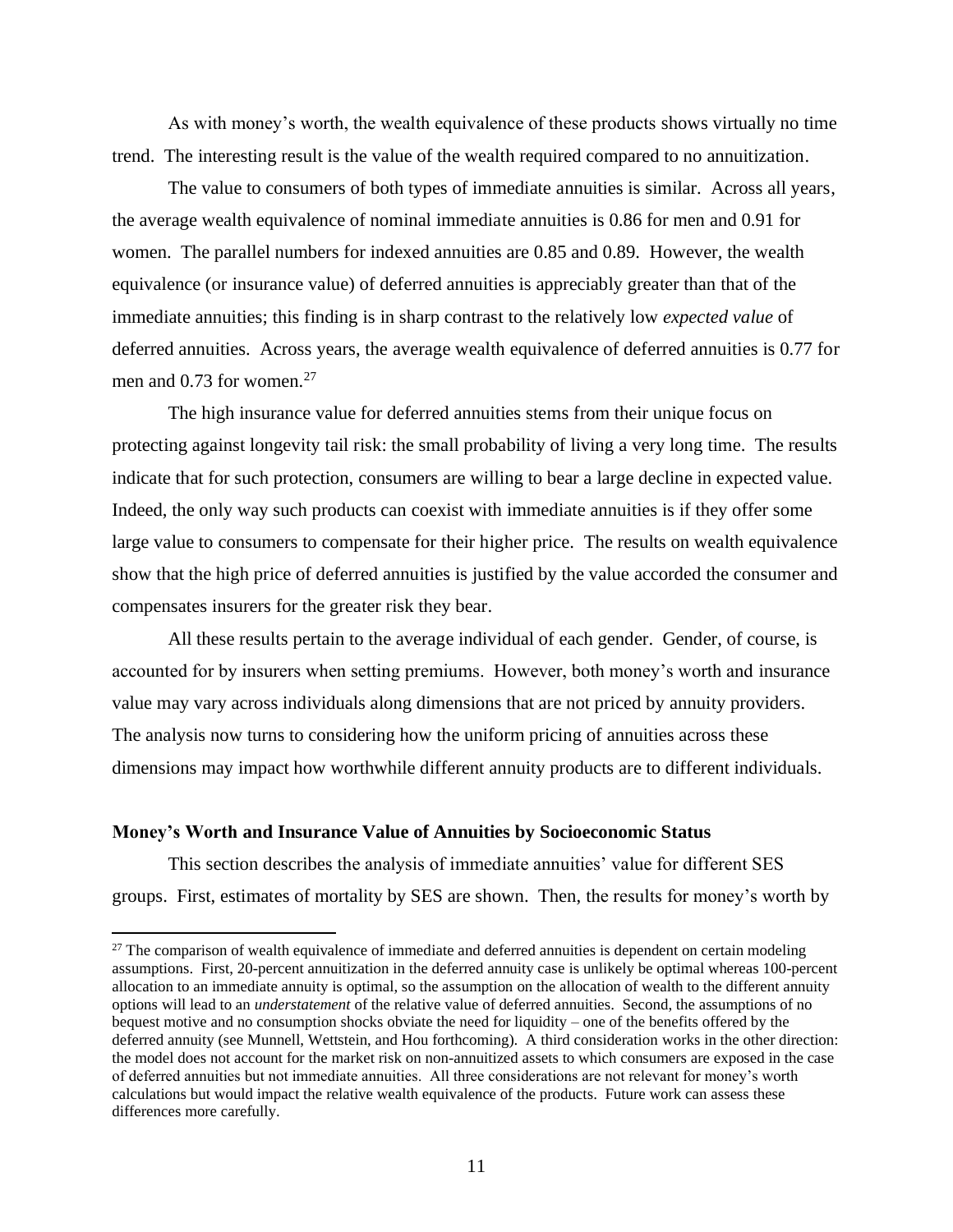SES are presented. These are followed by results on the wealth equivalence of immediate annuities by SES.

#### *Mortality by SES*

A key determinant of the money's worth of an annuity stream is how long the stream is expected to last – that is, how long the annuitant is expected to live.<sup>28</sup> Based on the procedure for determining cohort mortality rates described above, we calculated life expectancy at age 65 for non-Hispanic Blacks and whites of both genders, by education tercile. Figures 9a and 9b show the 2019 values for these groups.

The pattern reflects the existing literature. At each level of education and for both men and women, whites live longer than Blacks (except for low-education women, where Blacks and whites have similar life expectancy). And within racial groups, a substantial gap in life expectancy exists between the educational groups (e.g., Case and Deaton 2015).

Not only is the gap between high and low education large, it has also increased somewhat over the past two decades. For whites, the top-tercile to bottom-tercile gap in life expectancy at age 65 has gone from 3.6 to 4.2 years for men, and from 2.3 to 2.4 years for women. For Blacks, the parallel numbers are a rise from 2.8 to 3.1 years for men and 0.6 to 0.8 years for women.

A gap in life expectancy between higher- and lower-SES individuals translates to a difference in expected lifetime payouts from an annuity.<sup>29</sup> The analysis next addresses the money's worth of annuities by SES group.

#### *Money's Worth by SES*

An interesting characteristic of annuity pricing is that the information typically collected by the provider is limited to age, gender, and state of residence, even though, as shown above, other easily observable characteristics – such as education – are strongly correlated with

<sup>&</sup>lt;sup>28</sup> Substantial evidence points to large gaps in life expectancy by various dimensions of SES, such as race, income, and education (see Lleras-Muney 2005; Cutler, Deaton, and Lleras-Muney 2006; Case and Deaton 2015; Chetty et al. 2016; and Galama, Lleras-Muney, and van Kippersluis 2018). Increasingly, the evidence also points to these gaps growing larger over time, though this tendency has not been explored in the most recent years (see Waldron 2007; Meara, Richard, and Cutler 2008; Bound et al. 2014; Sasson 2016; and Auerbach et al. 2017).

<sup>&</sup>lt;sup>29</sup> Lower-SES individuals plausibly face higher de facto interest rates than higher SES individuals: they are less likely to have access to credit markets, and when they do have access to credit they are likely to face higher borrowing costs. A higher interest rate for lower-SES individuals would further reduce the value of an annuity stream relative to higher-SES individuals. The current analysis conservatively assumes the same interest rates for all consumers.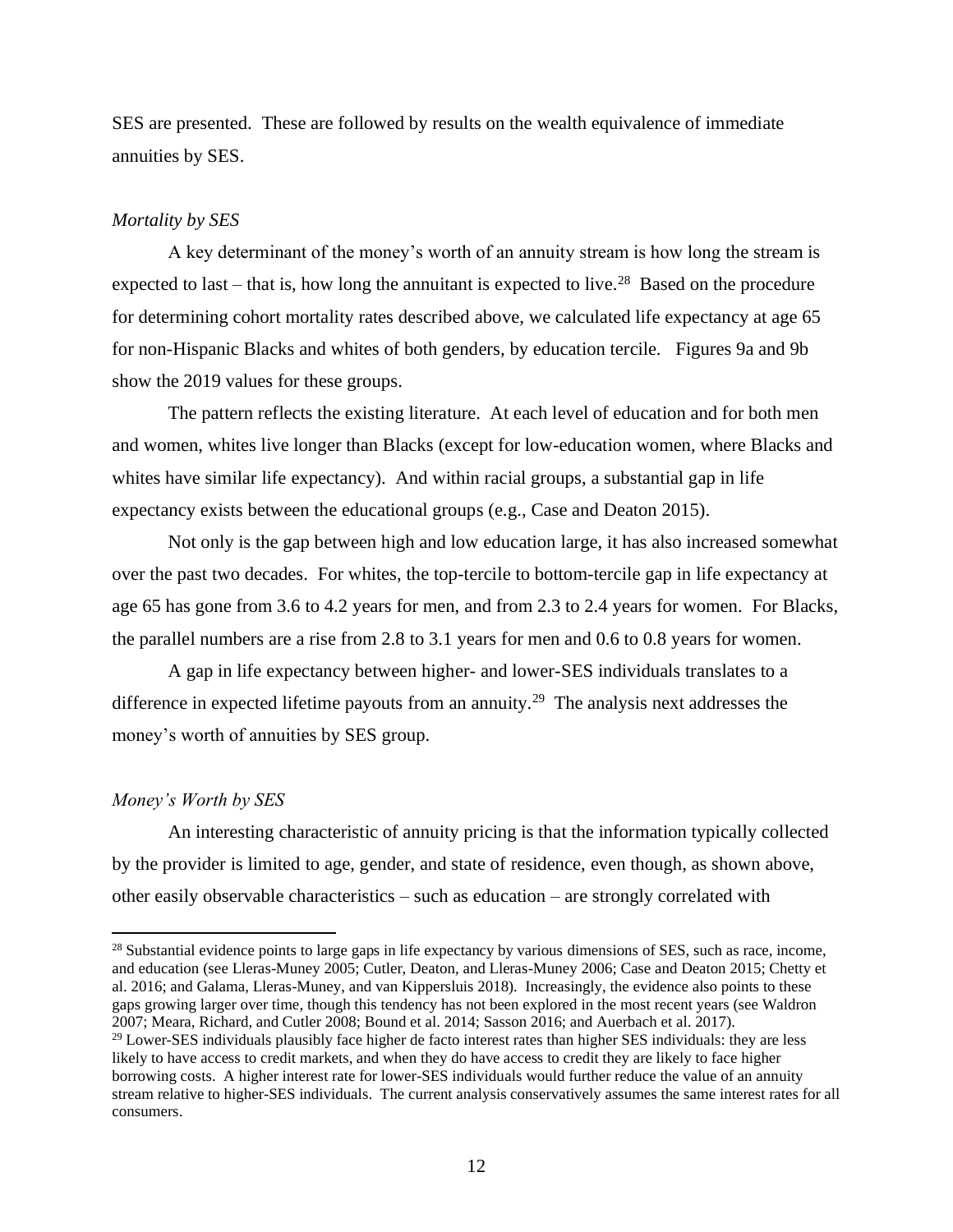mortality expectations.<sup>30</sup> A consequence of this relatively uniform pricing is that, conditional on age and sex, observably different individuals can expect to receive dramatically different returns on the immediate annuities they purchase.

Figures 10a and 10b show the money's worth of immediate annuities in 2019 by education tercile for Blacks and whites by gender. A noticeable gap in the expected value of annuities is clear, with higher-SES groups in every year enjoying a larger expected value from immediate annuities than lower-SES groups.

Since 2001, the increase in the life-expectancy gap between the bottom and top terciles has led to a similarly modest, but noticeable, increase in the gap between the money's worth of these terciles (see Figures 11a and 11b). While the slope of these lines is not steep, it accumulates to large differences over time. Over the past 18 years, the gap in the expected value of a dollar of annuity premiums by education has grown by 36 percent for white men, 33 percent for white women, 22 percent for Black men, and 24 percent for Black women. By 2019, a single dollar of premiums yielded an expected value of 14 cents more for a white man in the top tercile of education than for one in the bottom tercile. This difference was 11 cents for Black men, 8 cents for white women, and 3 cents for Black women. This large difference by SES status may be a driver of poor take-up of annuities and is likely to lead to substantial adverse selection if annuity providers do not incorporate education or some other marker of SES into their pricing.

Racial differences in money's worth also exist, *even conditional on relative education*. 31 Figure 12 shows the gap in money's worth for nominal immediate annuities between white and Black men and women of the same education tercile. For example, the solid black line indicates that white men in the top tercile of their education distribution have a money's worth that is, on average, 7.8 cents more than Black men in the same relative position in their educational distribution. For women in the top tercile, the gap is 5.4 cents. For men in the bottom tercile,

 $30$  Underwritten, or substandard, annuities are a relatively new product, and their take-up has been limited. In 2004, only 4 percent of total immediate annuity contracts sold in the United States were substandard (Society of Actuaries 2006). Researchers in the past have remarked on both the limited nature of mortality-relevant information collected by annuity providers in the United States and on the puzzle posed by this limited underwriting (e.g., Meyricke and Sherris 2013 and Fong 2015 in the United States; and Finkelstein and Poterba 2004 in the United Kingdom). <sup>31</sup> Recall that education terciles are calculated based on relative position in the education distribution *within* racegender-cohort. Thus, these results do not imply that such differences exist conditional on *absolute* education levels.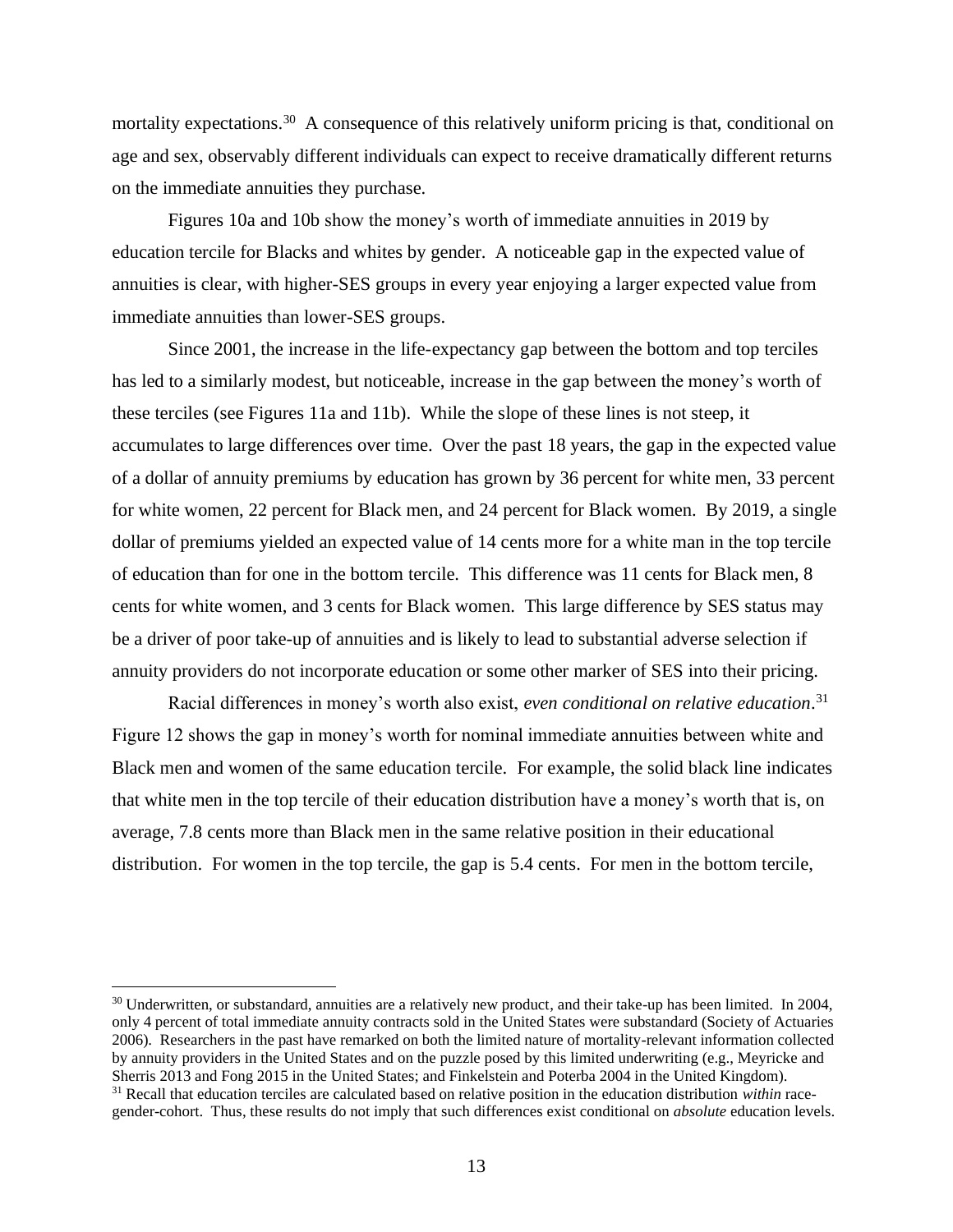the average gap is 5.2 cents, and for women in the bottom tercile it is 1.6 cents. These differences reflect the varying mortality rates of the different groups.<sup>32</sup>

In sum, the analysis finds large gaps in money's worth across education groups and race. The gaps by race have tended to be fairly stable over the past 20 years. However, educational gaps have grown at a pace that, while modest, accumulates to large differences over time.

As with the full population, when evaluating annuity products for different SES groups, money's worth does not tell the whole story, because it neglects the longevity insurance value of the products. The analysis next turns to estimating the utility value of immediate annuities for the different SES groups.

#### *The Wealth Equivalence of Immediate Annuities by SES*

Figure 13 shows the wealth equivalence of an immediate annuity for the bottom and top education groups of both genders and races considered in 2019. The most striking result is that annuities are preferred to non-annuitization for all groups, despite some having a low money's worth. Even the group that benefits least, high-education white women, would be willing to give up 14 percent of starting wealth to have the option of annuitization.

No particular pattern by gender or education is apparent in the estimates. All those analyzed would be willing to part with 14-19 percent of starting wealth in return for longevity insurance.

In terms of race, annuitization is more valuable for Blacks than for whites. For every gender-education tercile pair, the wealth equivalence of the annuity is worse for whites. This pattern persists despite the fact that whites tend to live longer, and thus reflects the greater *uncertainty* of longevity for minorities (Sasson 2016). Indeed, according to the mortality estimates by SES calculated here, the variance in lifespan is much larger for Blacks than for whites for every gender-relative education combination (Figure  $14$ ).<sup>33</sup> The demographic dimensions of who would benefit more from longevity insurance are in tension with the groups

<sup>&</sup>lt;sup>32</sup> In terms of trends, the gaps in money's worth have remained quite stable over the past two decades. They have slightly increased for top-tercile men and slightly declined for bottom-tercile women. This pattern is also consistent with the relative changes in mortality for the different SES groups. Full results on life expectancy racial gaps are available upon request.

<sup>&</sup>lt;sup>33</sup> To calculate the variance of longevity, 10,000 simulations of completed lifespans were run based on the estimated mortality probabilities by SES. The variance of completed lifespans was then calculated for each group.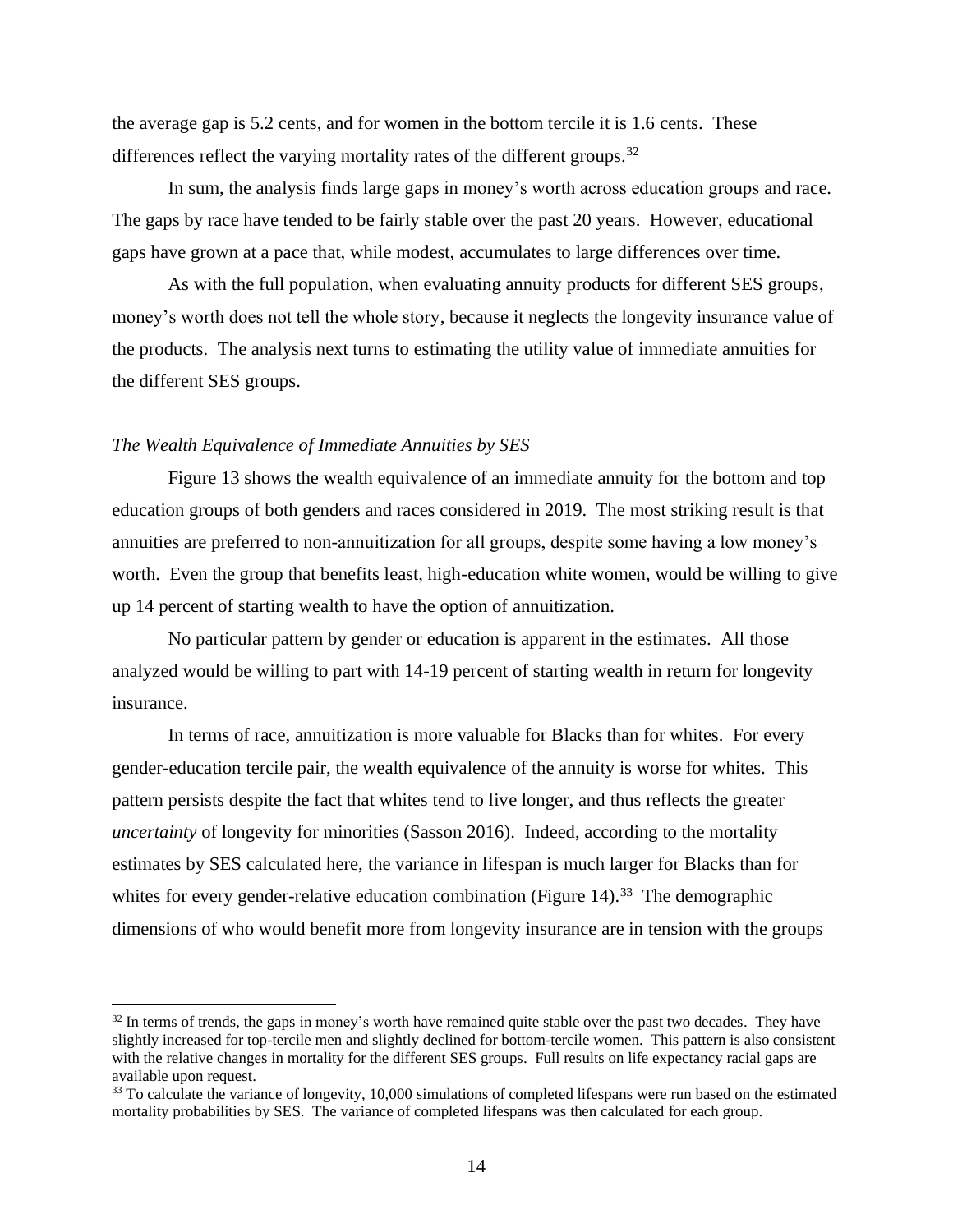for whom such insurance is most affordable and present an opportunity for public and private innovation.

#### **Conclusion**

Economic theory suggests that annuities are a good way for individuals and households to manage their finances in later life. Public policy in developed countries is also geared toward encouraging annuitization. Nevertheless, take-up of annuities is far less than predicted by theory. One reason might be that annuities are expensive, in the sense that the expected return on a dollar of premiums is less than a dollar. How much less depends on time, place, and the individual, particularly their expected future mortality probabilities.

A comprehensive analysis of the money's worth of immediate annuities in the United States has not been undertaken since 1995. Since then, declines in mortality and interest rates have raised the value of a fixed guaranteed stream of income, raising the possibility that the money's worth of annuities has grown – if insurers did not also adjust premiums. At the same time, new annuity products have become more widely available. Specifically, indexed annuities and deferred annuities have grown more common and seem poised for further growth as the regulatory and legal environment becomes more hospitable to them. The money's worth of such products has never been studied.

The analysis here examined the money's worth to a 65-year-old of immediate nominal annuities, annuities with a fixed escalation rate, and deferred annuities that begin paying out at age 85. The main finding is one of surprising stability, with the expected return on immediate annuities remaining similar to estimates from 25 years ago, at around 80 cents per dollar of premium. Similarly, the trends for the other products examined have been relatively flat for as far back as the data extend. Furthermore, the analysis also demonstrated that indexed annuities have slightly lower expected returns than nominal immediate annuities, while deferred annuities have *much* lower expected returns, around 50 cents per dollar of premium.

Of course, expected return is a limited measure of the value of an insurance product like an annuity. The analysis, therefore, also calculated the wealth that would make consumers indifferent between having no annuity and having each of the three lifetime income products. Here, too, the findings showed stability over time. More importantly, the analysis revealed that both immediate annuity products have similar insurance value. However, deferred annuities

15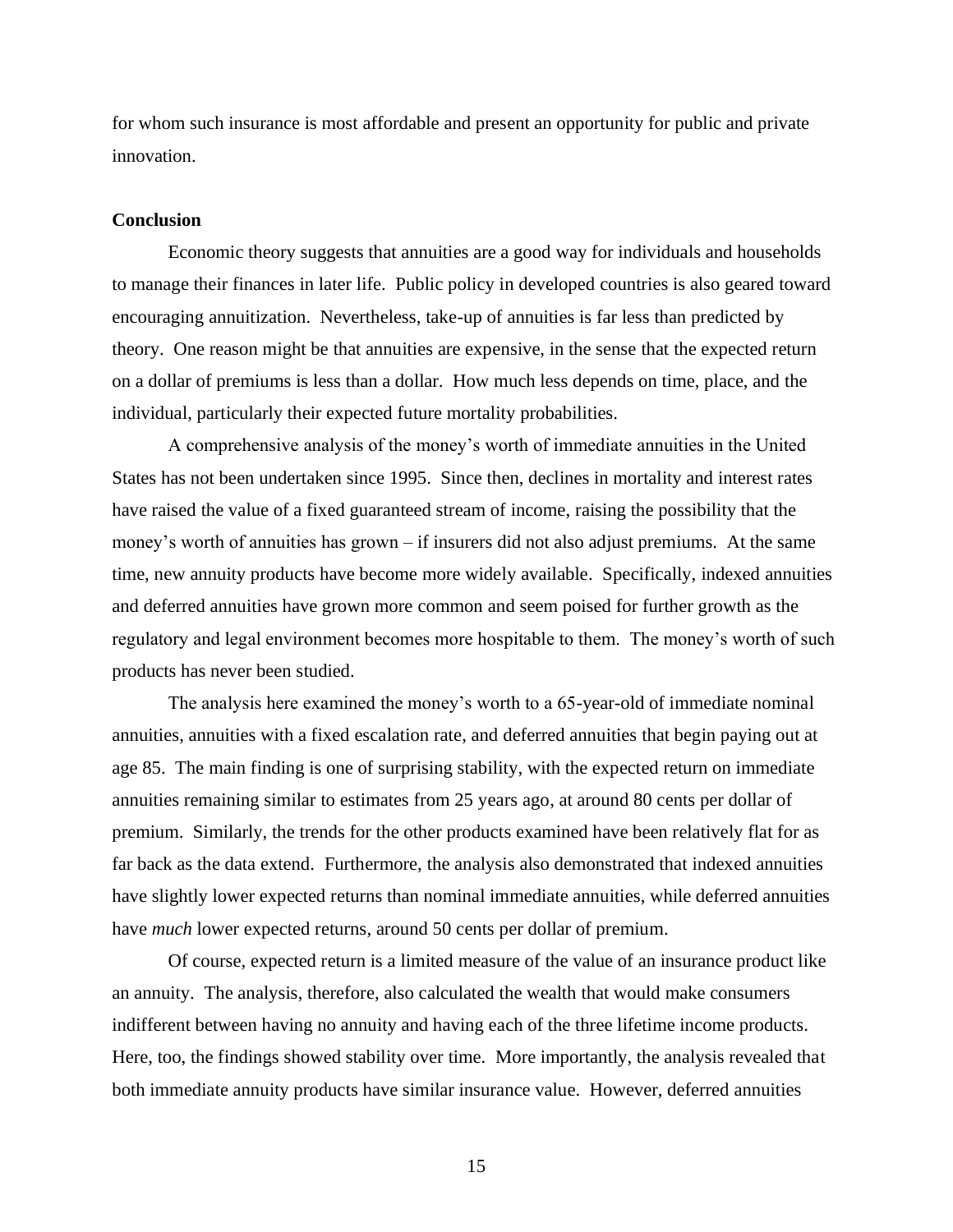have appreciably greater insurance value per dollar of premium than the immediate annuities, despite having a lower expected return.

Finally, the analysis recognized that different individuals may face different expected returns and insurance value based on characteristics such as race and education (gender less so, because annuity pricing accounts for gender). To explore these differences, the analysis estimated cohort survival rates starting at age 65 for gender-race-education tercile groups. These estimates showed large education gradients in mortality conditional on race, as well as differences by race conditional on education. The education gaps, in particular, have not narrowed over the past 20 years; if anything, they have grown wider.

The implications of mortality differences across these education groups for the evaluation of annuities were large, with the gap in the expected value of an immediate annuity growing by 22-36 percent since 2001. By 2019, these differences had accumulated to a 14-cent difference in the expected return per dollar of premium between top- and bottom-education tercile white men, 11 cents for Black men, 8 cents for white women, and 3 cents for Black women. Looking across race, conditional on education tercile, whites of both genders had noticeably higher expected returns on a dollar of immediate annuity premium, reflecting their lower mortality rates.

As with the full population results, expected returns paint an incomplete picture of the value of lifetime income products to different SES groups. The analysis, therefore, also explored how much insurance value various SES groups gained from immediate annuities in 2019. The results show that all analyzed groups would benefit from longevity insurance, the cost of such insurance notwithstanding. Moreover, Blacks would benefit slightly more than whites.

The analysis presented here leaves many unanswered questions for future work. On the theoretical front, the question of why annuity providers leave valuable information about annuitant survival probabilities on the table is perhaps the most perplexing. Also puzzling is the fact that money's worth has remained so stable over time despite the apparent increasing scope for adverse selection as unpriced demographic characteristics grow more predictive of mortality. Future research could also explore how sensitive the wealth equivalence estimates are to more complex modelling assumptions, particularly those that yield some value to liquidity, bequest motives, and realistically calibrated market risk. The optimal share of wealth to devote to a deferred annuity in these less stylized settings would also be a fruitful avenue of exploration.

16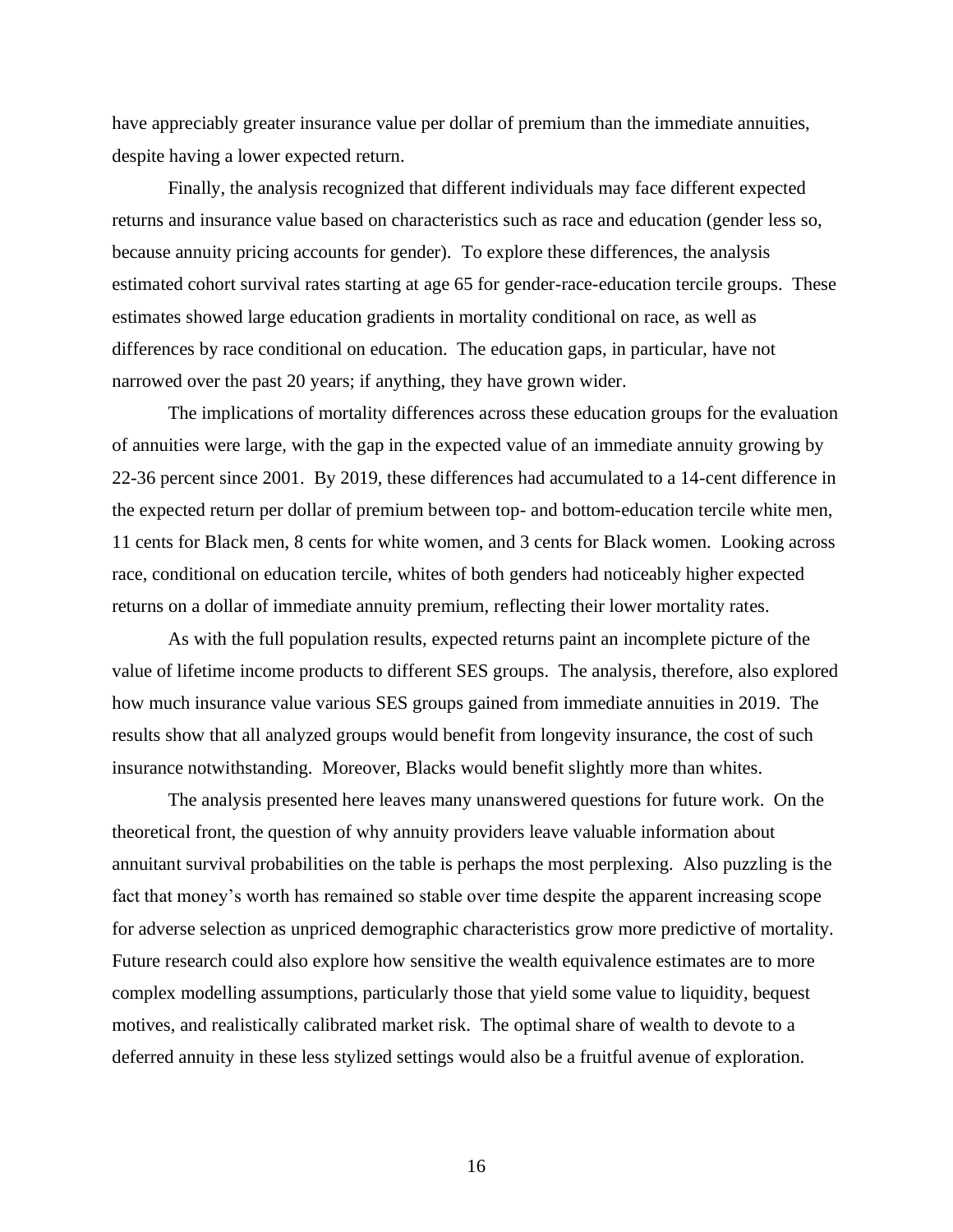Lifetime income products are a cornerstone of retirement planning. These products continue to raise theoretical questions that have remained unresolved for decades. The empirical results estimated in this paper can shed light on some of these questions, while raising new ones. The results also speak to the implications of wide and growing mortality gaps across SES. Researchers, policymakers, and annuity providers should be cognizant of these gaps in considering the landscape of lifetime income products in the United States.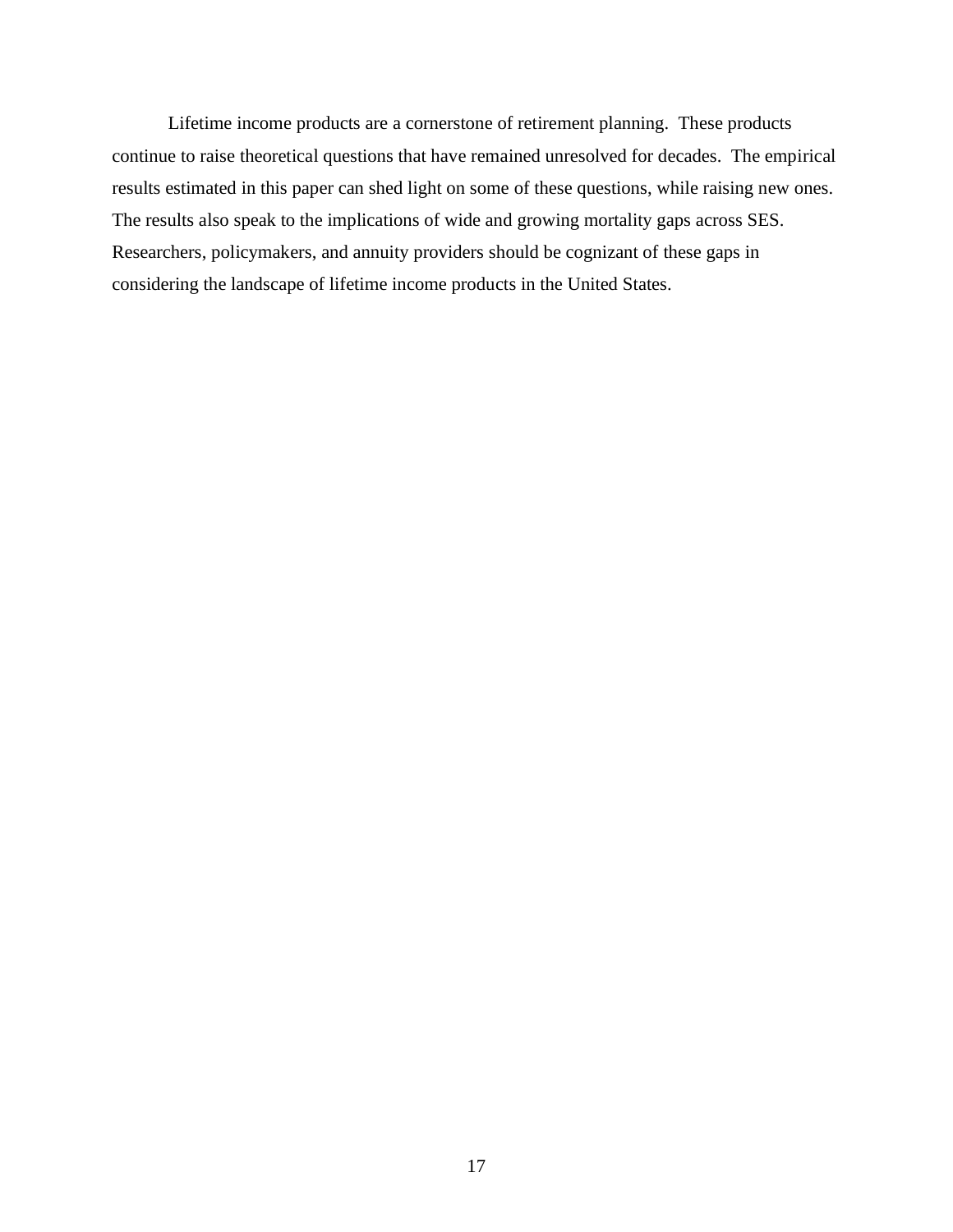#### **References**

- Ameriks, John, Andrew Caplin, Steven Laufer, and Stijn Van Nieuwerburgh. 2011. "The Joy of Giving or Assisted Living? Using Strategic Surveys to Separate Public Care Aversion from Bequest Motives." *The Journal of Finance* 66(2): 519-561.
- Aquilina, Matteo, Robert Baker, and Tommaso Majer. 2017. "The Money's Worth of Annuities in the UK between 2006 and 2014." *The Journal of the Economics of Ageing* 9: 208-218.
- Auerbach, Alan J., Kerwin K. Charles, Courtney C. Coile, William Gale, Dana Goldman, Ronald Lee, Charles M. Lucas, Peter R. Orszag, Louise M. Sheiner, Bryan Tysinger, David N. Weil, Justin Wolfers, and Rebeca Wong. 2017. "How the Growing Gap in Life Expectancy May Affect Retirement Benefits and Reforms." *Geneva Papers on Risk and Insurance – Issues and Practice* 42: 475-499.
- Bound, John, Arline Geronimus, Javier Rodriguez, and Timothy Waidmann. 2014. "Measuring Recent Apparent Declines in Longevity: The Role of Increasing Educational Attainment." *Health Affairs* 34(12): 2167-2173.
- Brown, Jeffrey R. 2002. "Differential Mortality and the Value of Individual Account Retirement Annuities." In *The Distributional Aspects of Social Security and Social Security Reform*, edited by Martin Feldstein and Jeffrey B. Liebman, 401-446. Chicago, IL: University of Chicago Press.
- Brown, Jason and Mark Warshawsky. 2013. "The Life Care Annuity: A New Empirical Examination of an Insurance Innovation that Addresses Problems in the Markets for Life Annuities and Long-Term Care Insurance." *Journal of Risk and Insurance* 80(3): 677- 703.
- Boyer, M. Martin, Sébastien Box-Couillard, and Pierre-Carl Michaud. 2020. "Demand for Annuities: Price Sensitivity, Risk Perceptions, and Knowledge." *Journal of Economic Behavior and Organization* 180: 883-902.
- Bütler, Monika and Staubli Stefan. 2011. "Payouts in Switzerland: Explaining Developments in Annuitization." In *Securing Lifelong Retirement Income: Global Annuity Markets and Policy*, edited by Olivia S. Mitchell, John Piggott, and Noriyuki Takayama, 195-213. Oxford, UK: Oxford University Press.
- Cannon, Edmund and Ian Tonks. 2016. "Cohort Mortality Risk or Adverse Selection in Annuity Markets?" *Journal of Public Economics* 141: 68-81.
- Cannon, Edmund, Ralph Stevens, and Ian Tonks. 2015. "Price Efficiency in the Dutch Annuity Market." *Journal of Pension Economics and Finance* 14(1): 1-18.
- Cannon, Edmund and Ian Tonks. 2009. "Money's Worth of Pension Annuities." Research Report No. 563. Leeds, UK: Department for Work and Pensions.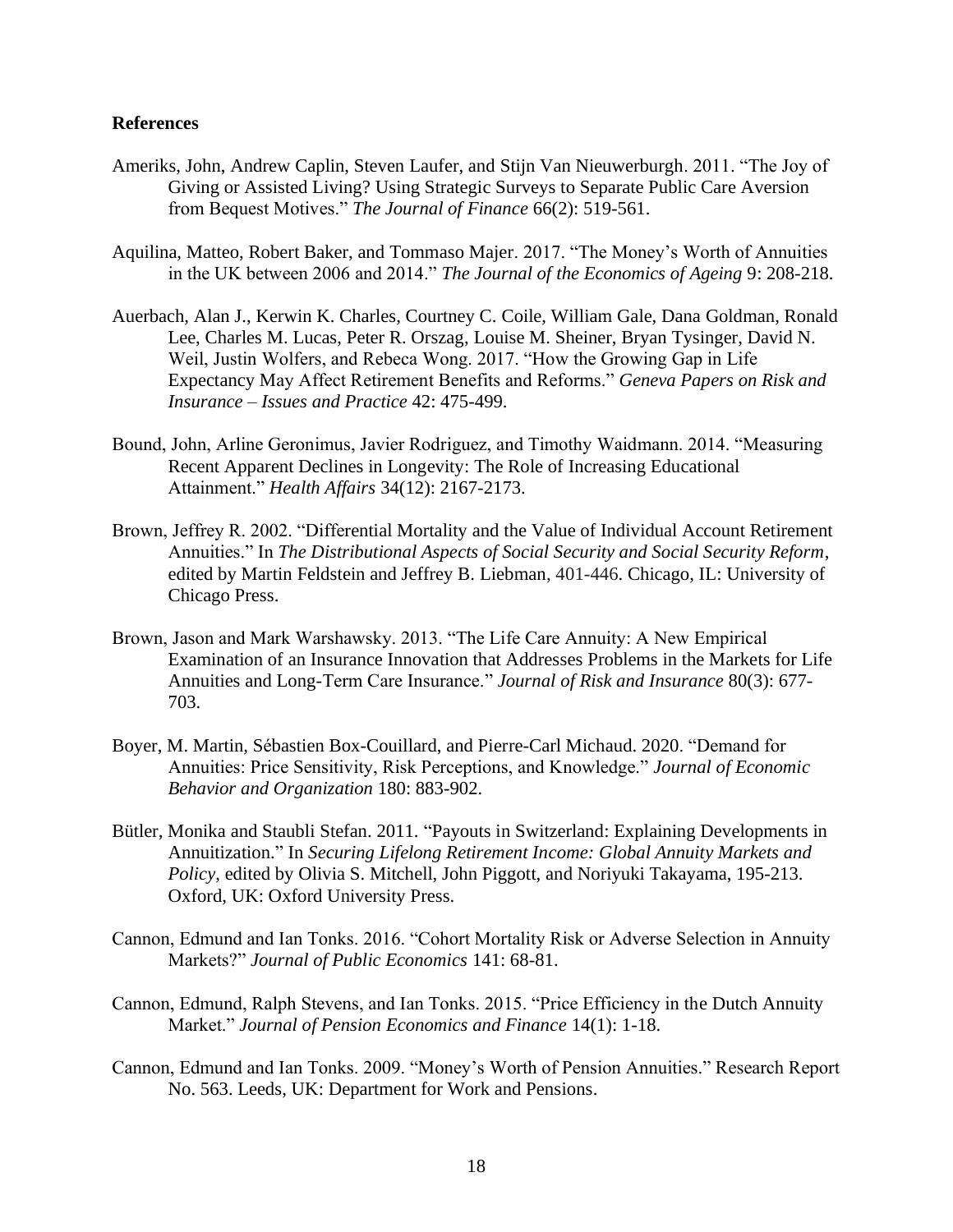- Case, Anne and Angus Deaton. 2015. "Rising Morbidity and Mortality in Midlife among White Non-Hispanic Americans in the 21<sup>st</sup> Century." *Proceedings of the National Academy of Sciences* 112(49): 15078-15083.
- Chetty, Raj, Michael Stepner, Sarah Abraham, Shelby Lin, Benjamin Scuderi, Nicholas Turner, Augustin Bergeron, and David Cutler. 2016. "The Association between Income and Life Expectancy in the United States, 2001-2014." *Journal of the American Medical Association* 315(16): 1750-1766.
- Cutler, David, Angus Deaton, and Adriana Lleras-Muney. 2006. "The Determinants of Mortality." *Journal of Economic Perspectives* 20(3): 97-120.
- Dowd, Jennifer B. and Amar Hamoudi. 2014. "Is Life Expectancy Really Falling for Groups of Low Socio-Economic Status?" *International Journal of Epidemiology* 43(4): 983-988.
- Finkelstein, Amy and James Poterba. 2002. "Selection Effects in the United Kingdom Individual Annuities Market." *The Economic Journal* 112(476): 28-50.
- Finkelstein, Amy and James Poterba. 2004. "Adverse Selection in Insurance Markets: Policyholder Evidence from the U.K. Annuity Market." *Journal of Political Economy* 112(1): 183-208.
- Fong, Joelle H. 2015. "Beyond Age and Sex: Enhancing Annuity Pricing." *The Geneva Risk and Insurance Review* 40: 133-170.
- Fong, Joelle H. Y., Jean Lemaire, and Yiu K. Tse. 2011. "Improving Money's Worth Ratio Calculations: The Case of Singapore's Pension Annuities." SSRN Working Paper Series No. 1928323.
- Galama, Titus J., Adriana Lleras-Muney, and Hans van Kippersluis. 2018. "The Effect of Education on Health and Mortality." Working Paper 24225. Cambridge, MA: National Bureau of Economic Research.
- Gong, Guan and Anthony Webb. 2010. "Evaluating the Advanced Life Deferred Annuity an Annuity People Might Actually Buy." *Insurance: Mathematics and Economics* 46: 210- 221.
- Horneff, Vanya, Raimond Maurer, and Olivia S. Mitchell. 2020. "Putting the Pension Back in 401(k) Retirement Plans: Optimal versus Default Longevity Income Annuities." *Journal of Banking and Finance* 114: 105783.
- Kaschützke, Barbara and Raimond Maurer. 2011. "The Private Life Annuity Market in Germany: Products and Money's Worth Ratios." In *Securing Lifelong Retirement Income: Global Annuity Markets and Policy,* edited by Olivia S. Mitchell, John Piggott, and Noriyuki Takayama, 131-158. Oxford, UK: Oxford University Press.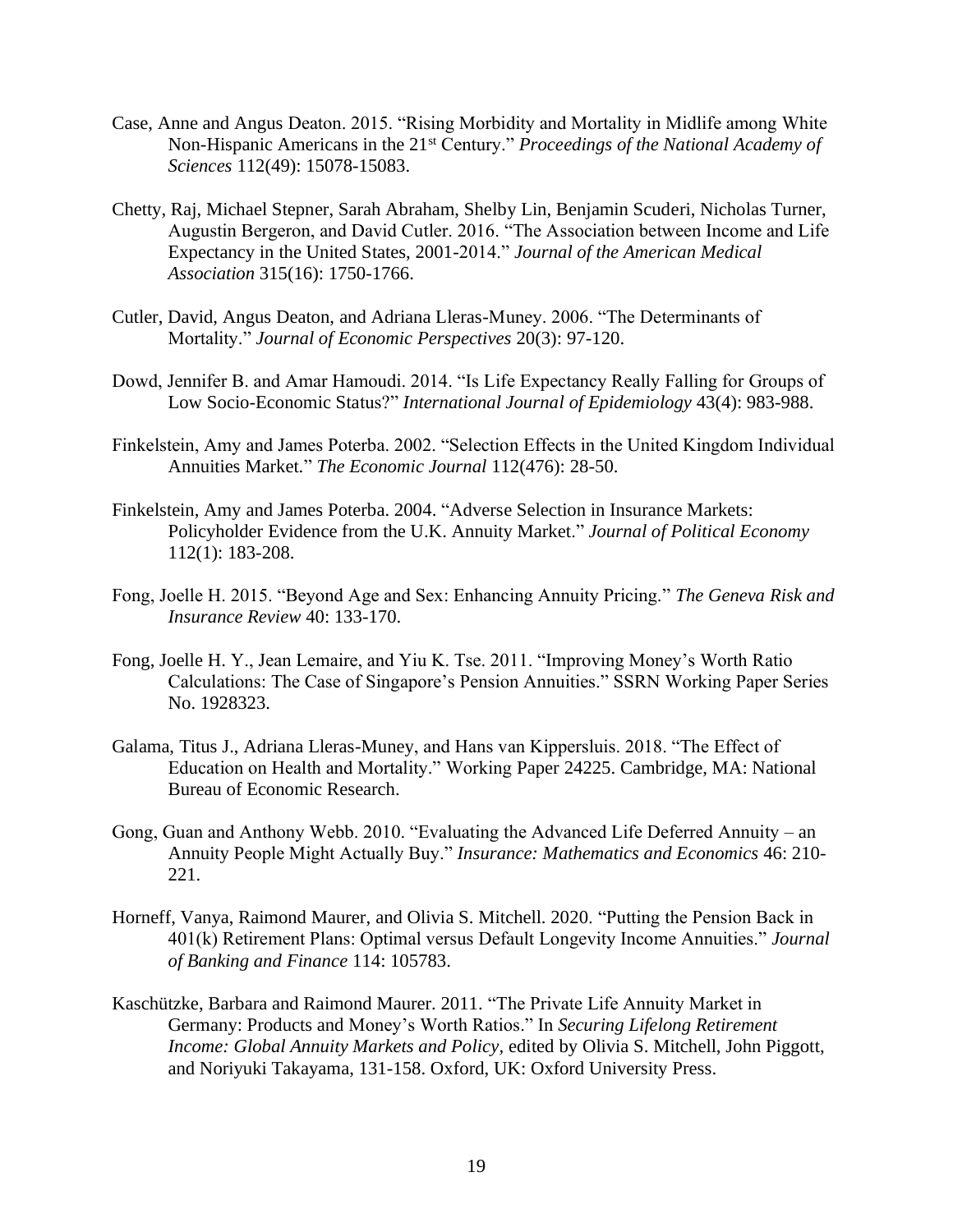- Leive, Adam A., and Christopher J. Ruhm. "Education Gradients in Life Expectancy by Gender and Race." Working Paper 28419. Cambridge, MA: National Bureau of Economic Research.
- Lleras-Muney, Adriana. 2005. "The Relationship Between Education and Adult Mortality in the United States." *The Review of Economic Studies* 72(1): 189-221.
- Meara, Ellen R., Seth Richards, and David M. Cutler. 2008. "The Gap Gets Bigger: Changes in Mortality and Life Expectancy, by Education 1981-2000." *Health Affairs* 27(2): 350-360.
- Meyricke, Ramona and Michael Sherris. 2013. "The Determinants of Mortality Heterogeneity and Implications for Pricing Annuities." *Insurance: Mathematic and Economics* 53(2): 379-387.
- Milevsky, Moshe A. and Ling-Wu Shao. 2010. "Annuities and their Derivatives: The Recent Canadian Experience." PRC WP 2010-16. Philadelphia, PA: The Wharton School, University of Pennsylvania.
- Mitchell, Olivia S., James M. Poterba, Mark J. Warshawsky, and Jeffrey R. Brown. 1999. "New Evidence on the Money's Worth of Individual Annuities." *American Economic Review* 89(5): 1299-1318.
- Munnell, Alicia H., Gal Wettstein, and Wenliang Hou. 2021 (forthcoming). "How Best to Annuitize Defined Contribution Assets?" *Journal of Risk and Insurance*.
- Ruiz, John M., Patrick Steffen, and Timothy B. Smith. 2013. "Hispanic Mortality Paradox: A Systematic Review and Meta-Analysis of the Longitudinal Literature." *American Journal of Public Health* 103(3): e52-e60.
- Sasson, Isaac. 2016. "Trends in Life Expectancy and Lifespan Variation by Educational Attainment: United States 1990-2010." *Demography* 53(2): 269-293.
- Society of Actuaries. 2006. "Substandard Annuities." Report. Schaumburg, IL. Available at: [https://www.soa.org/globalassets/assets/files/research/007289-substandard-annuities-full](https://www.soa.org/globalassets/assets/files/research/007289-substandard-annuities-full-rpt-rev-8-21.pdf)[rpt-rev-8-21.pdf](https://www.soa.org/globalassets/assets/files/research/007289-substandard-annuities-full-rpt-rev-8-21.pdf)
- U.S. Social Security Administration. 2020. *The Annual Report of the Board of Trustees of the Federal Old-Age and Survivors Insurance and Federal Disability Insurance Trust Funds*. Washington, DC: U.S. Government Printing Office.
- Waldron, Hilary. 2007. "Trends in Mortality Differentials and Life Expectancy for Male Social Security-Covered Workers, by Socioeconomic Status." *Social Security Bulletin* 67(3): 1- 28.
- Yaari, Menahem E. 1965. "Uncertain Lifetime, Life Insurance, and the Theory of the Consumer." *Review of Economic Studies* 32(2): 137-150.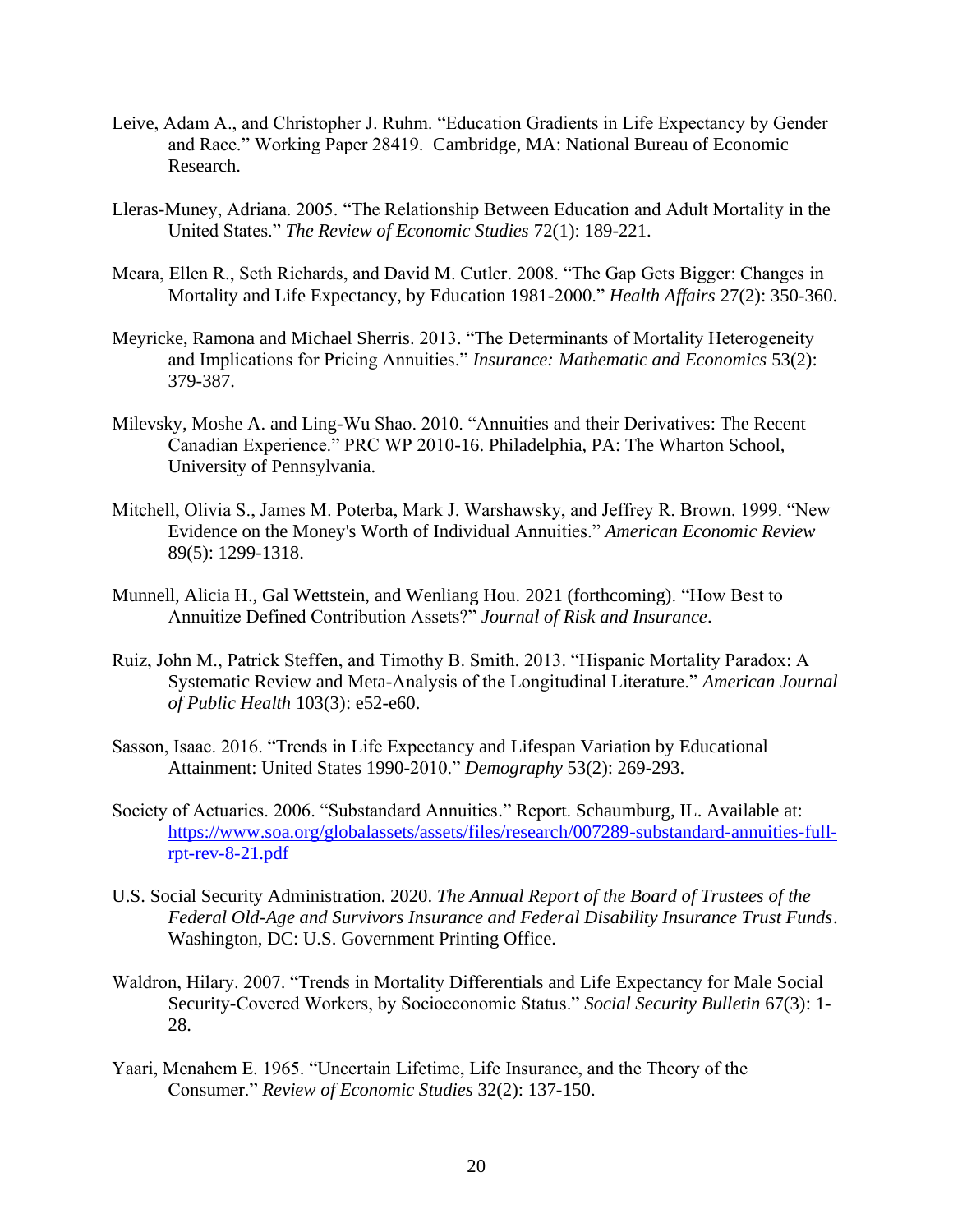Zaiken, Judy, Joseph E. Montminy, Teodor Radu, Gary Baker. 2016. "Income Annuity Buyer Study: Creating Guaranteed Lifetime Income." Atlanta, GA: LIMRA Secure Retirement Institute.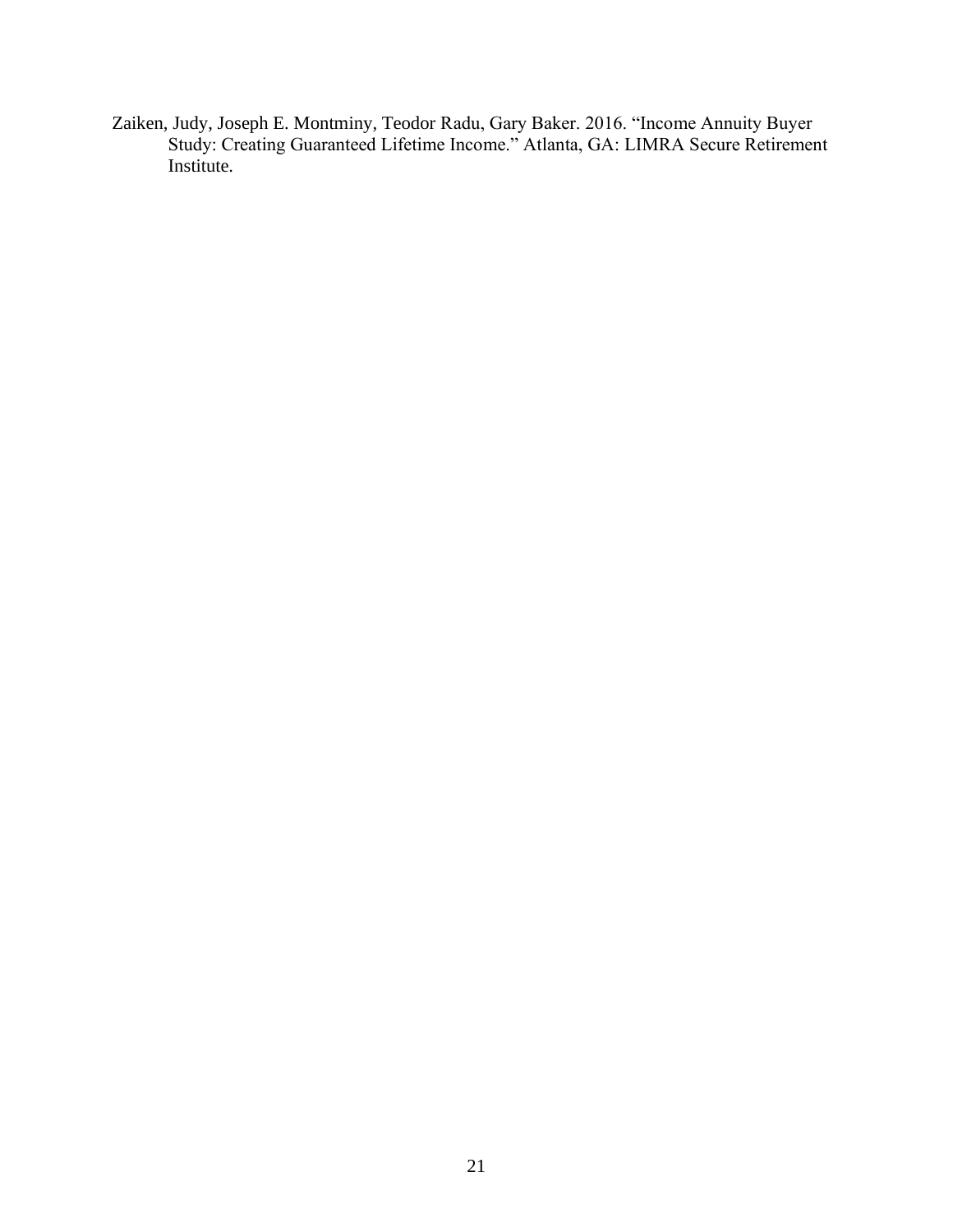

Figure 1. *Average Monthly Immediate Annuity Payment for \$100,000 Premium at Age 65, by Gender, 2001-2019*

*Source:* Annuity Shopper archive files for the month of July each year, average of firms' quotes.

Figure 2. *Cohort Life Expectancy at Age 65, by Gender, 2001-2020*



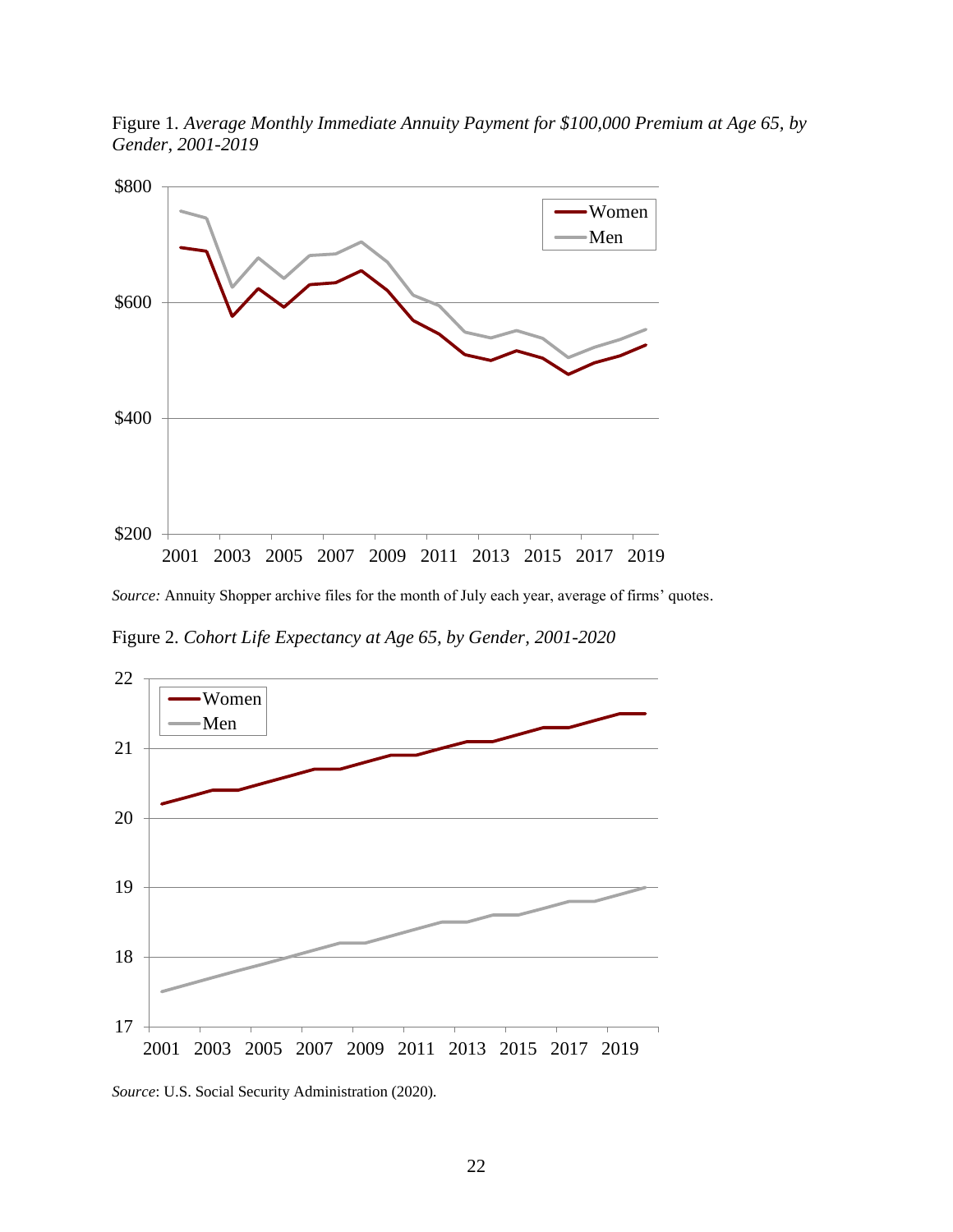

Figure 3. *Money's Worth for Immediate Annuities at Age 65, by Gender, 2001-2019*

*Source:* Authors' calculations.

Figure 4. *Money's Worth for Immediate Annuities with a 3-Percent COLA at Age 65, by Gender, 2007-2019*



*Source:* Authors' calculations.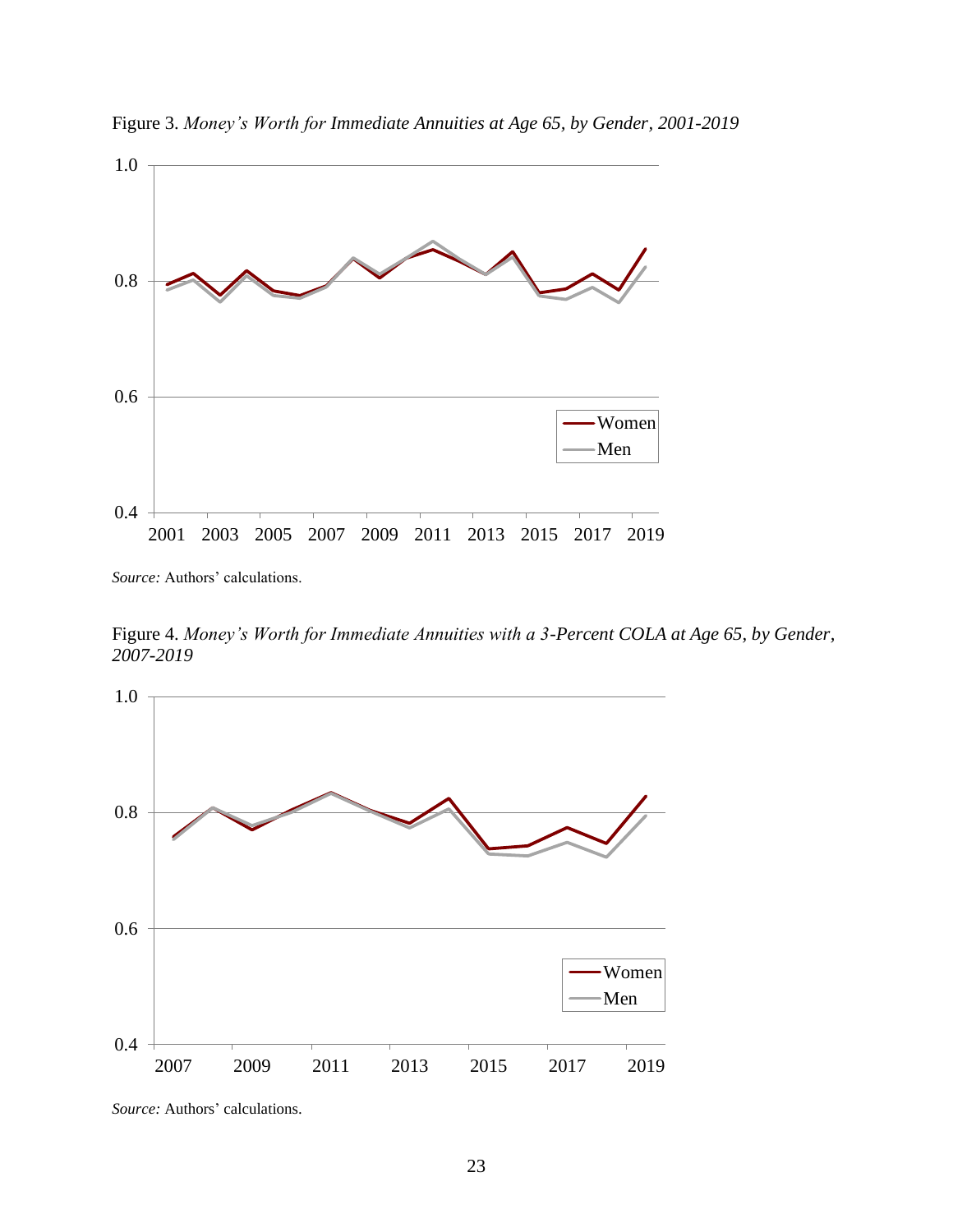

Figure 5. *Money's Worth at Age 65 for Annuities with Payment Deferred to Age 85, by Gender, 2013-2019*

*Source:* Authors' calculations.

Figure 6. *Wealth Equivalence for Immediate Annuities at Age 65, by Gender, 2001-2019*



*Source:* Authors' calculations.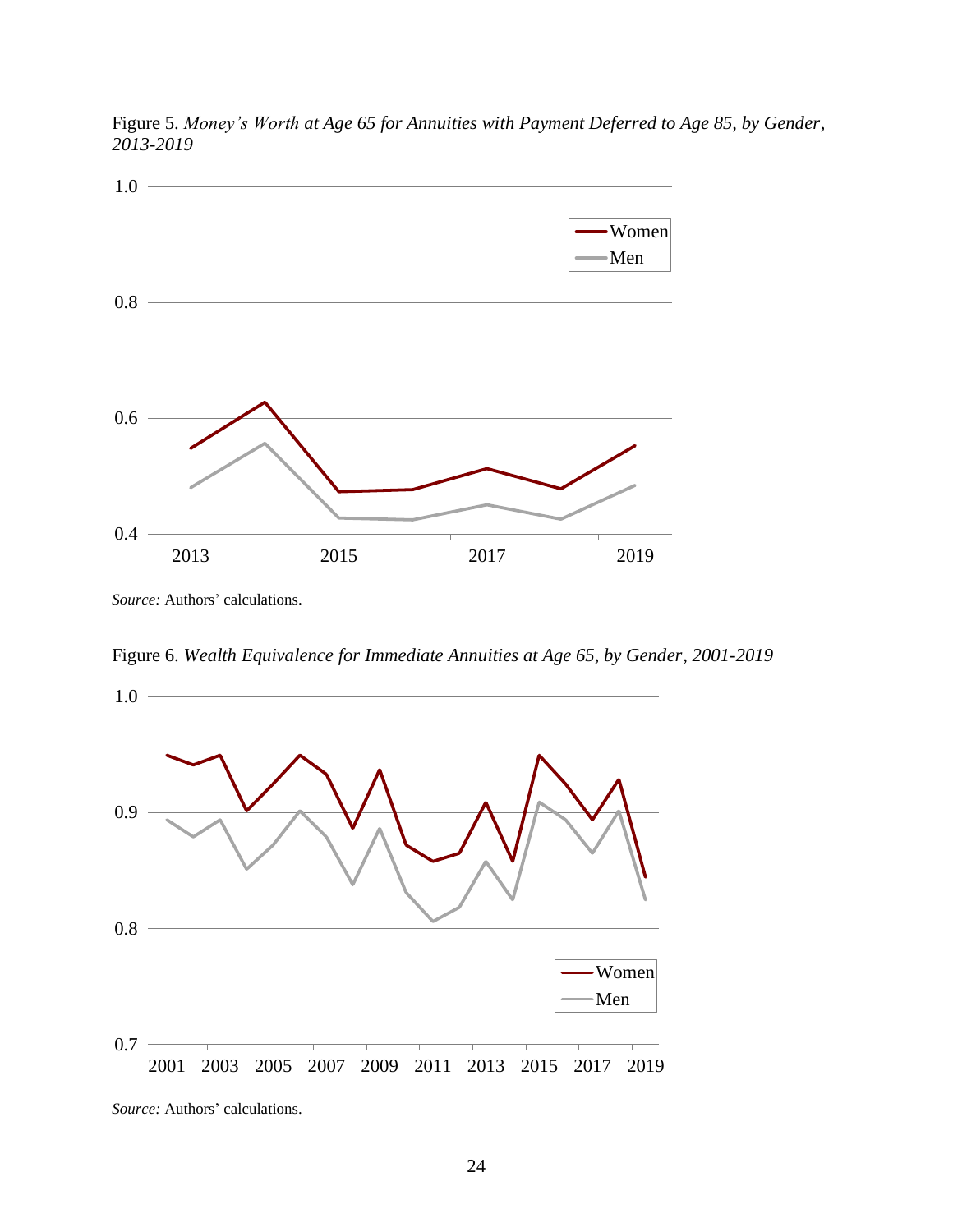



*Source:* Authors' calculations.

Figure 8. *Wealth Equivalence at Age 65 for Annuities with Payment Deferred to Age 85, by Gender, 2013-2019*



*Source:* Authors' calculations.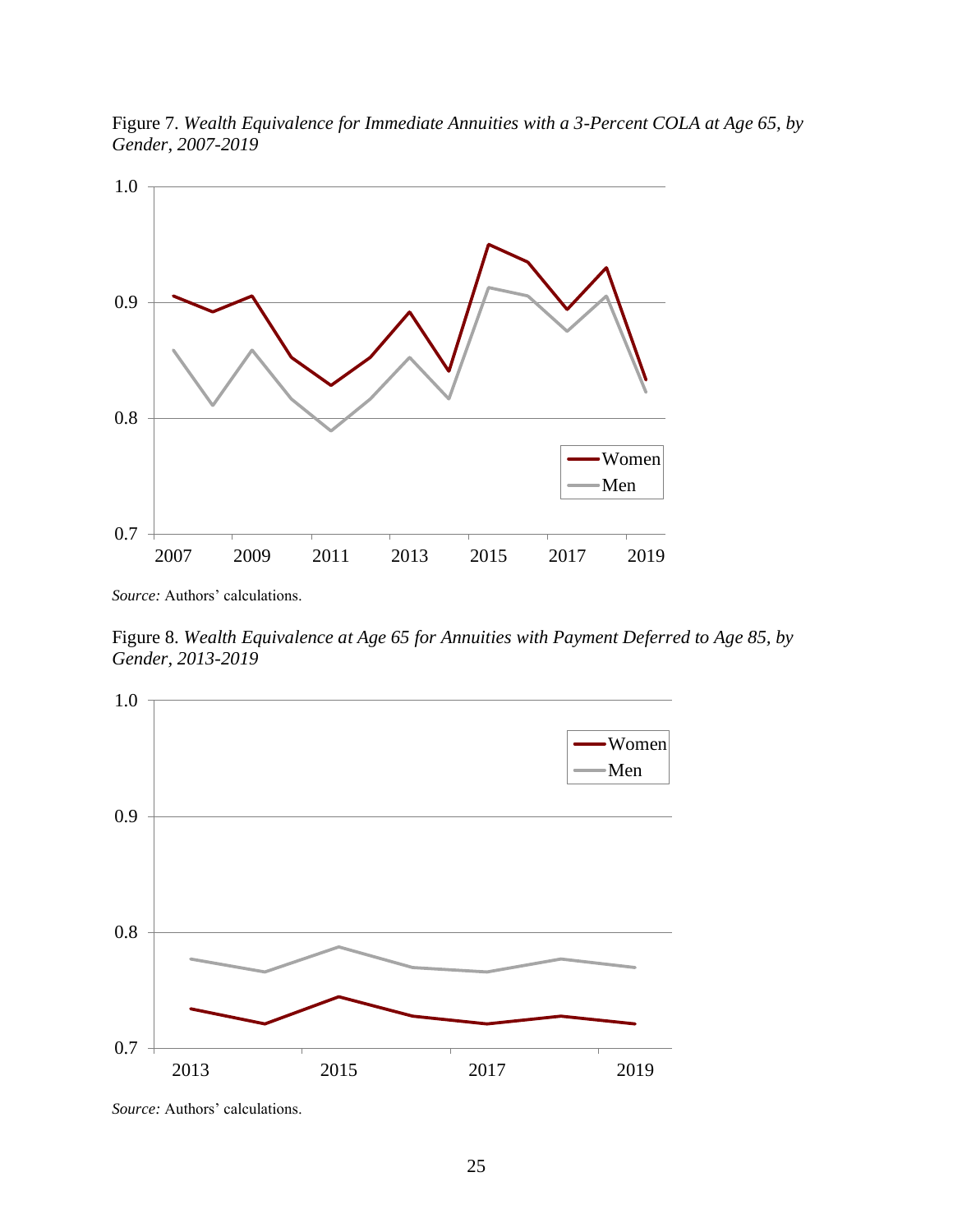

Figure 9a. *Life Expectancy of Women at Age 65 in 2019, by SES Group*

Figure 9b. *Life Expectancy of Men at Age 65 in 2019, by SES Group*



*Source:* Authors' calculations.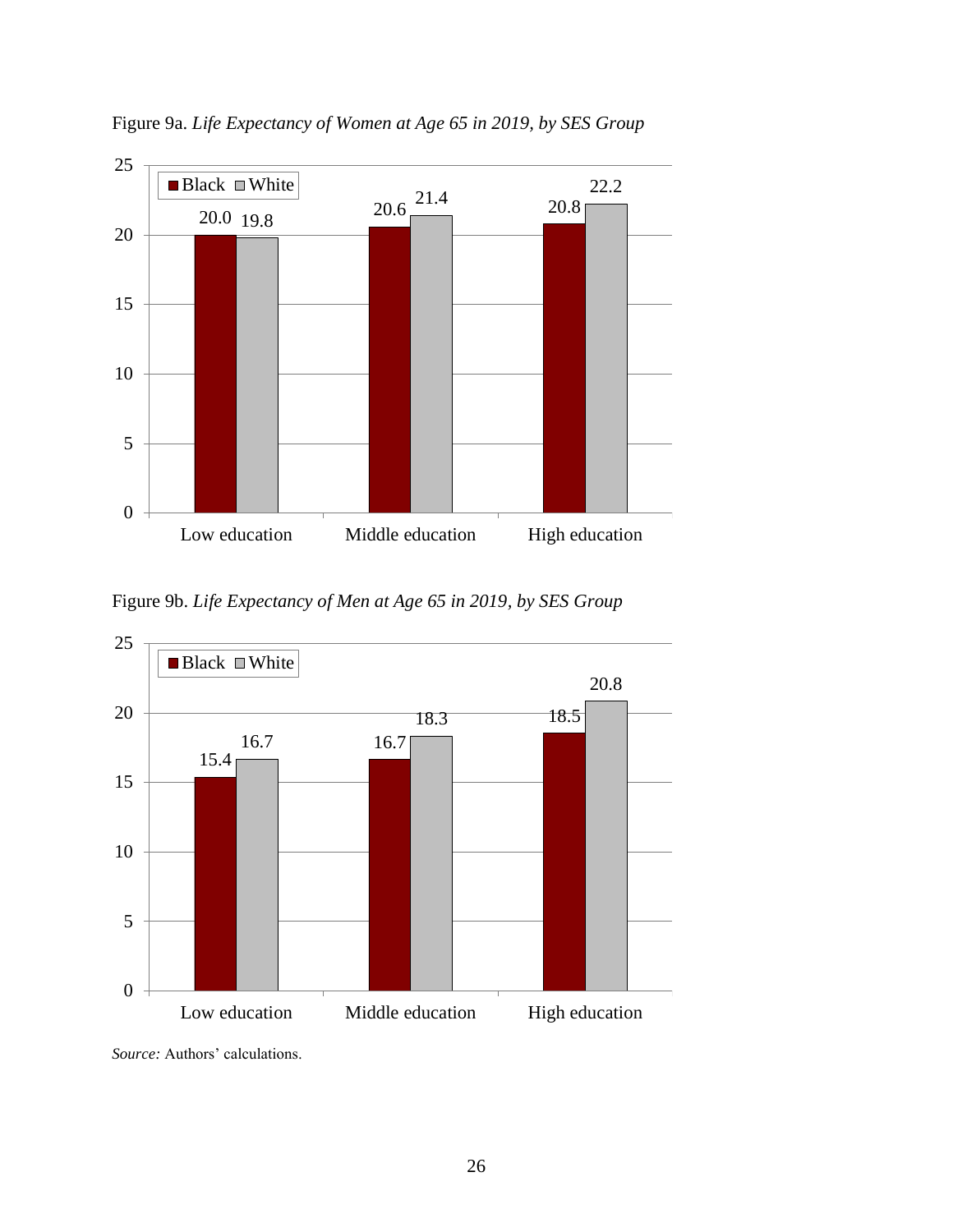

Figure 10a. *Money's Worth of a Nominal Immediate Annuity for Women at Age 65 in 2019, by SES Group*

Figure 10b. *Money's Worth of a Nominal Immediate Annuity for Men at Age 65 in 2019, by SES Group*



*Source:* Authors' calculations.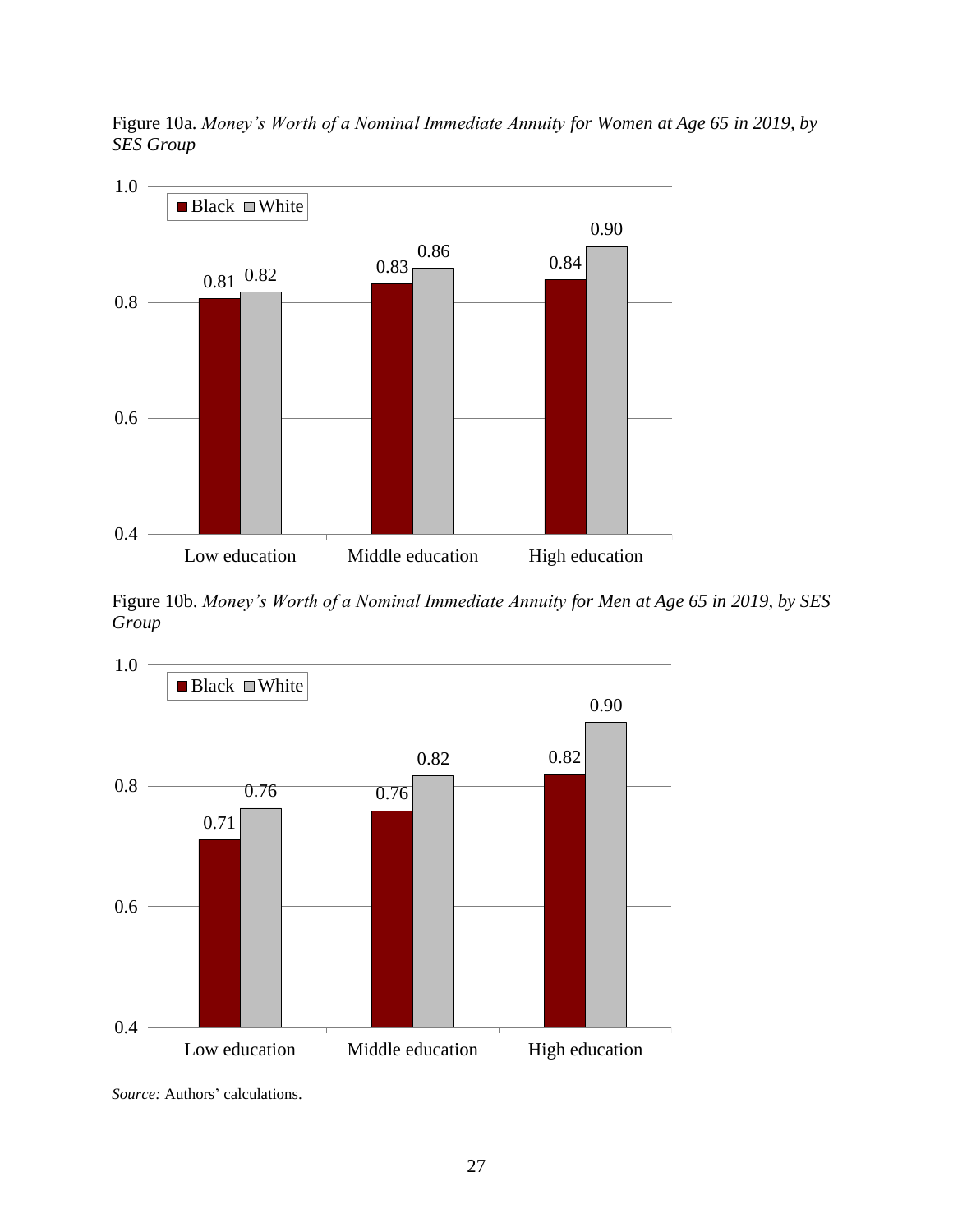

Figure 11a. *Gap in Money's Worth between Top and Bottom Terciles for Blacks, by Gender, 2001-2019*

Figure 11b. *Gap in Money's Worth between Top and Bottom Terciles for Whites, by Gender, 2001-2019*



*Source:* Authors' calculations.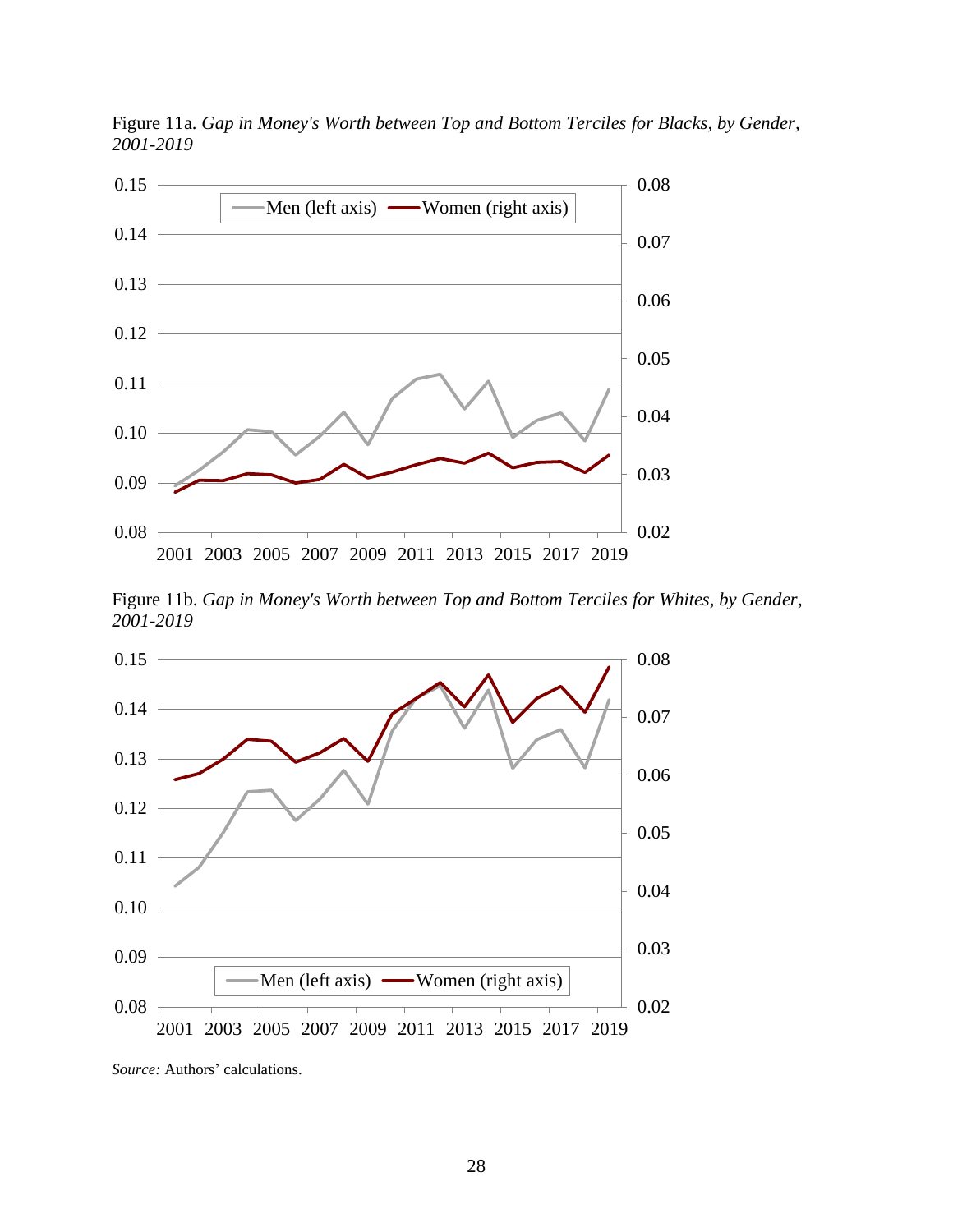



*Source:* Authors' calculations.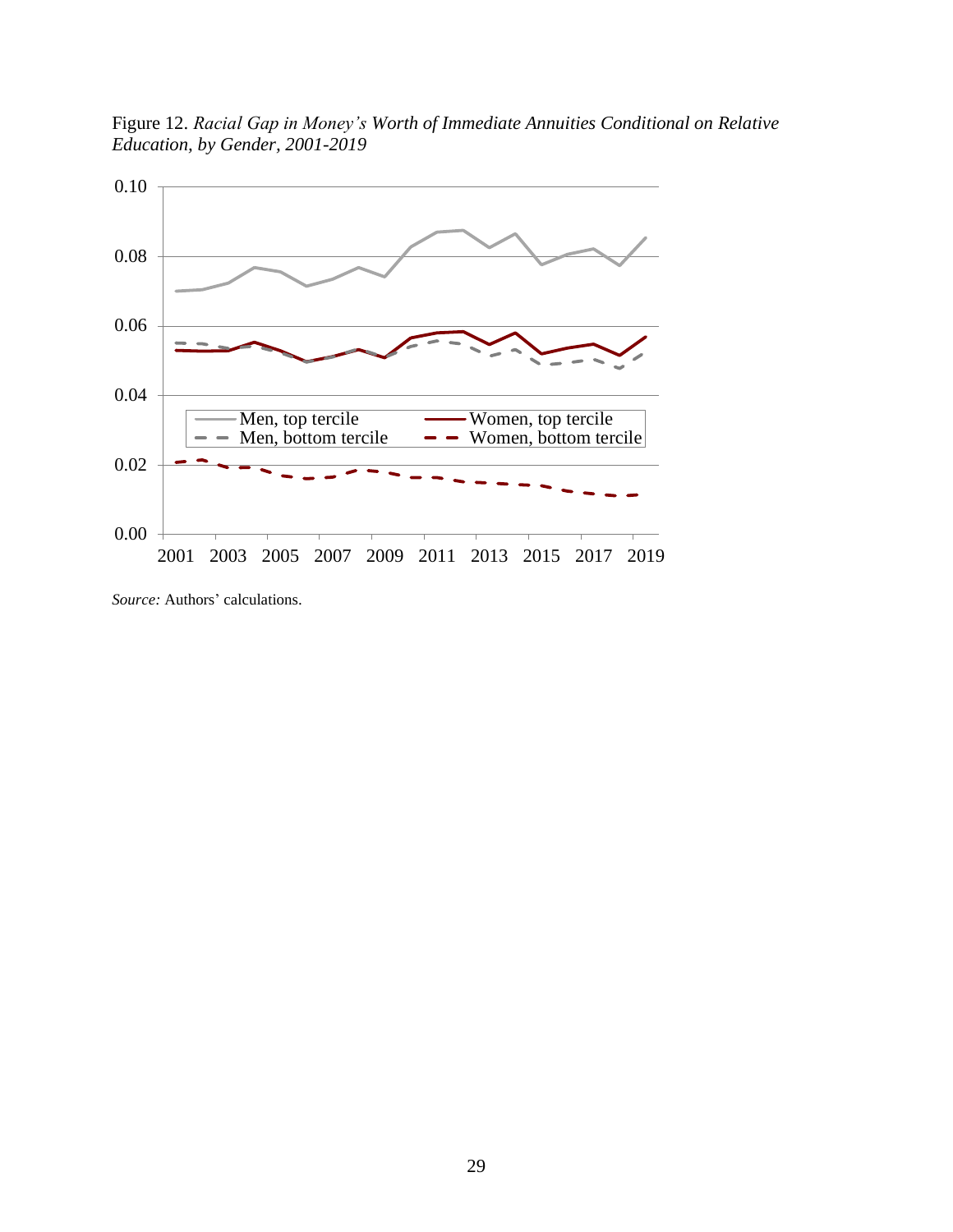Figure 13. *Wealth Equivalent of Immediate Annuities for Top and Bottom Education Terciles, by Gender and Race, in 2019*



*Source:* Authors' calculations.

Figure 14. *Variance of Longevity by Gender, Race, and Education in 2019*



*Source:* Authors' calculations, based on 10,000 simulations.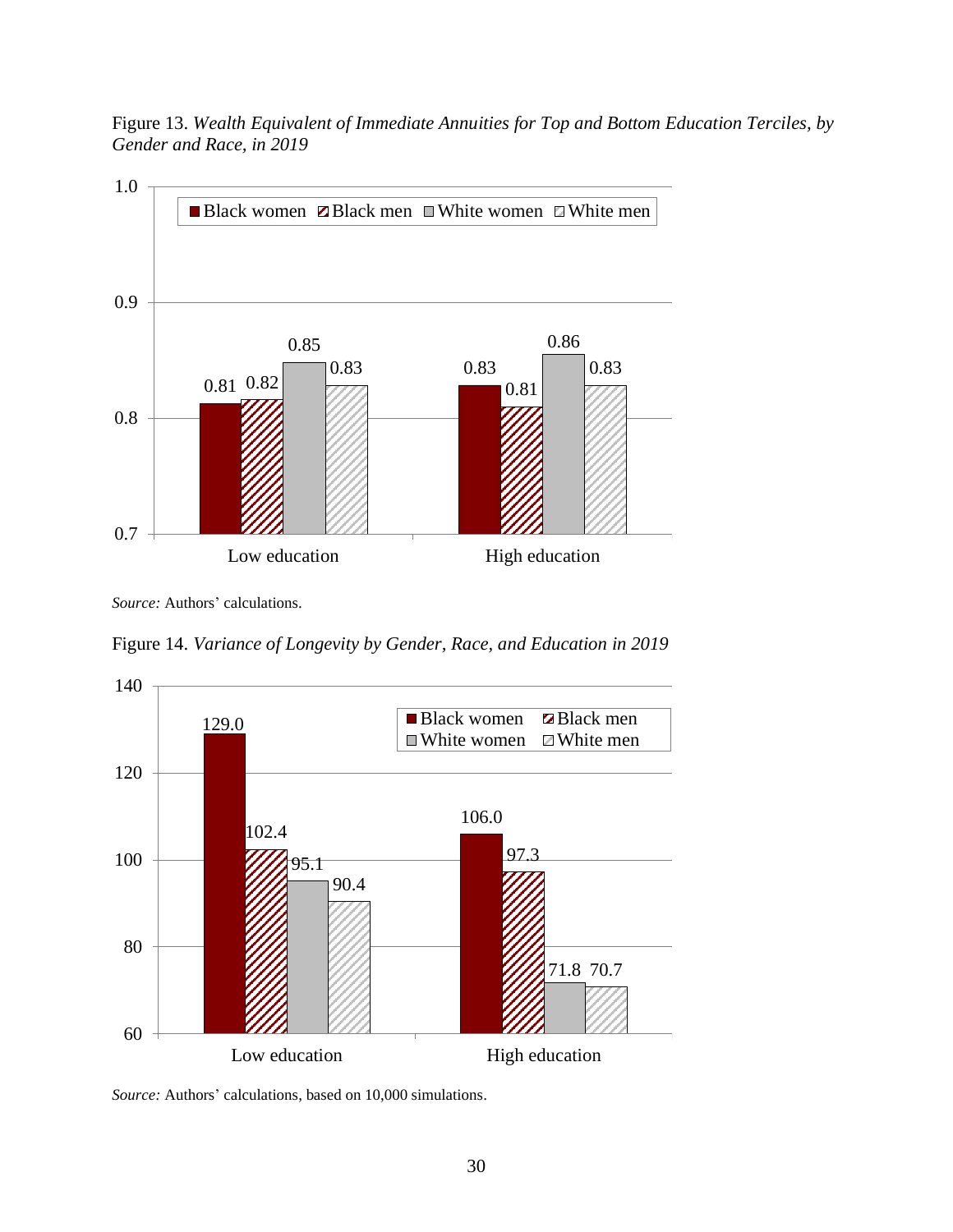# **Appendix**



Figure A1. *Market Quotes of Immediate Annuities with a 3 Percent COLA at Age 65, by Gender*

*Source*: Annuity Shopper archive files for the month of July each year, average of firms' quotes.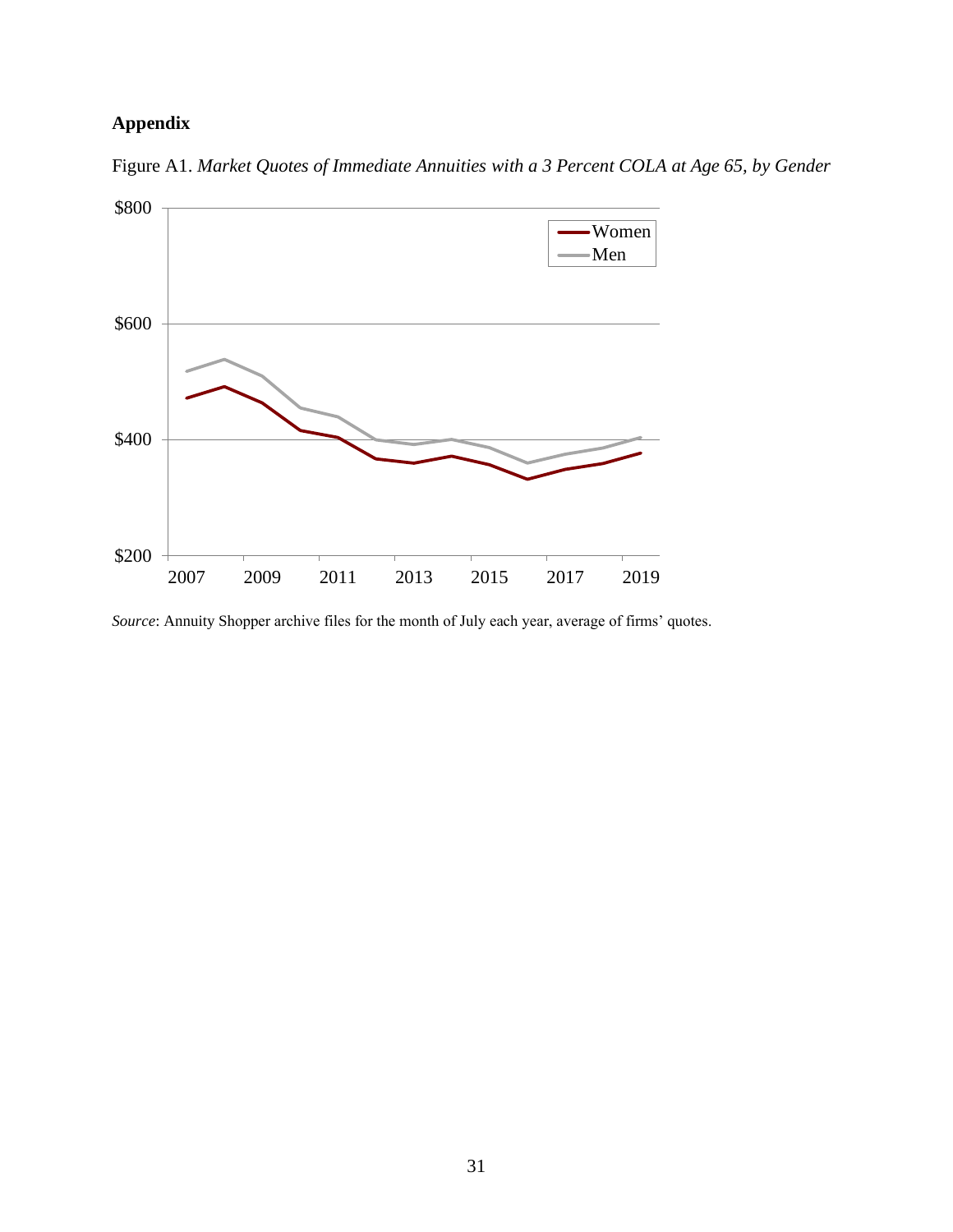

Figure A2. *Market Quotes of Deferred Annuities at Age 65, by Gender*

*Source*: Annuity Shopper archive files for the month of July each year, average of firms' quotes.